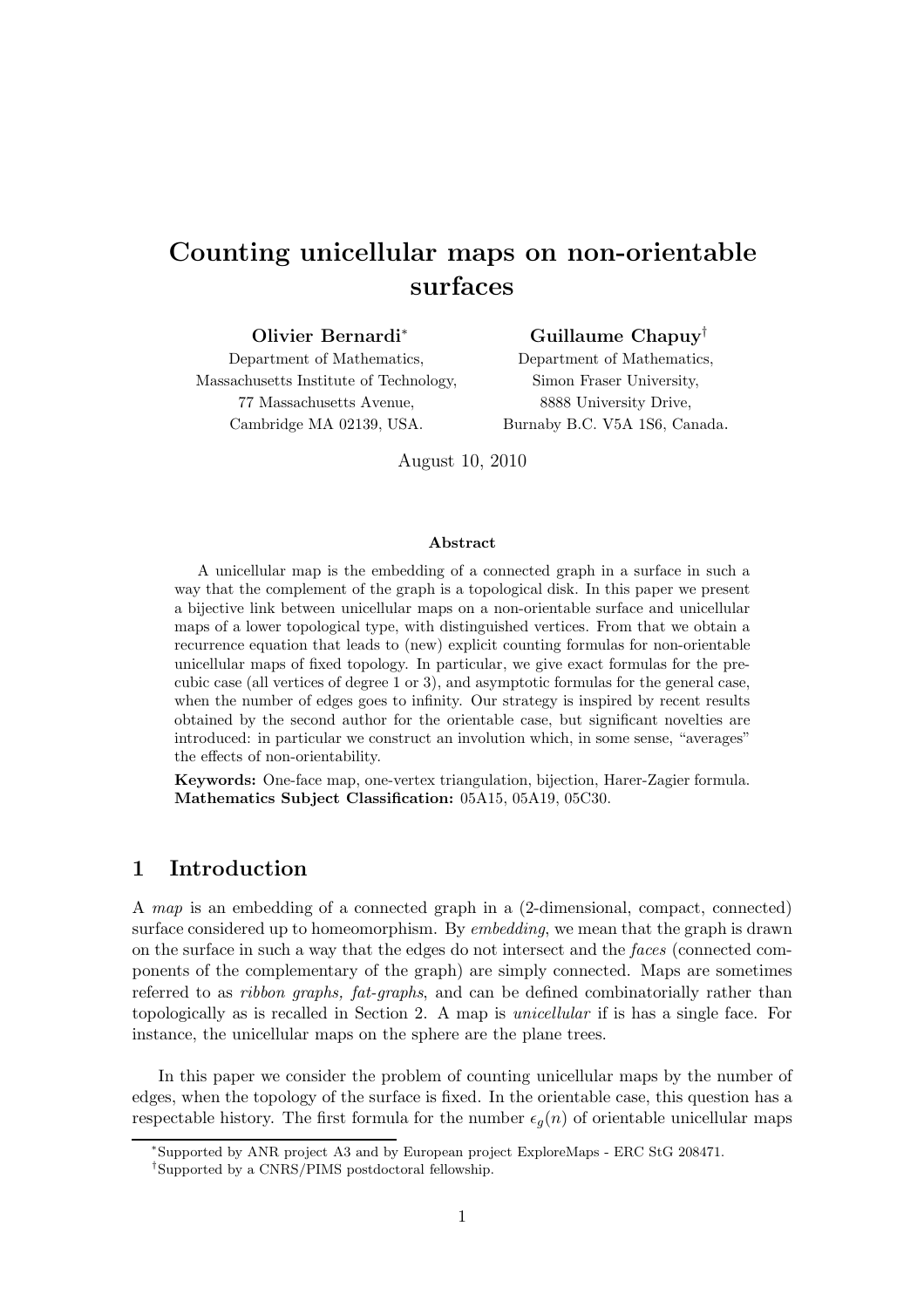with n edges and genus g (hence  $n + 1 - 2g$  vertices) was given by Lehman and Walsh in  $[12]$ , as a sum over the integer partitions of size g. Independently, Harer and Zagier found a simple recurrence formula for the numbers  $\epsilon_q(n)$  [7]. Part of their proof relied on expressing the generating function of unicellular maps as a matrix integral. Other proofs of Harer-Zagier's formula were given in [8, 6]. Recently, Chapuy [2], extending previous results for cubic maps [3], gave a bijective construction that relates unicellular maps of a given genus to unicellular maps of a smaller genus, hence leading to a new recurrence equation for the numbers  $\epsilon_q(n)$ . In particular, the construction in [2] gives a combinatorial interpretation of the fact that for each g the number  $\epsilon_g(n)$  is the product of a polynomial in *n* times the *n*-th Catalan number  $\text{Cat}(n) = \frac{1}{n+1} \binom{2n}{n}$  $\binom{2n}{n}$ .

For non-orientable surfaces, results are more recent. The interpretation of matrix integrals over the Gaussian Orthogonal Ensemble (space of real symmetric matrices) in terms of maps was made explicit in [5]. Ledoux [9], by means of matrix integrals and orthogonal polynomials, obtained for unicellular maps on general surfaces a recurrence relation which is similar to the Harer-Zagier one. As far as we know, no direct combinatorial nor bijective technique have successfully been used for the enumeration of a family of non-orientable maps until now.

A unicellular map is *precubic* if it has only vertices of degree 1 and 3: precubic unicellular maps are a natural generalization of binary trees to general surfaces. In this paper, we give for all  $h \in \frac{1}{2}N$  an explicit formula for the number  $\eta_h(m)$  of precubic unicellular maps of *size* m (2m +  $\mathbb{1}_{h \in \mathbb{N}}$  edges) on the non-orientable surface of Euler Characteristic 2 − 2h. These formulas (Corollaries 8 and 9) take the form  $\eta_h(m) = P_h(m)$ Cat $(m)$  if h is an integer, and  $\eta_h(m) = P_h(m)4^m$  otherwise, where  $P_h$  is a polynomial of degree  $3[h]$ . Our approach, which is completely combinatorial, is based on two ingredients. The first one, inspired from the orientable case [3, 2], is to consider some special vertices called *intertwined nodes*, whose deletion reduces the topological type h of a map. The second ingredient is of a different nature: we show that, among non-orientable maps of a given topology and size, the *average number* of intertwined nodes per map can be determined explicitly. This is done thanks to an *averaging involution*, which is described in Section 4. This enables us to find a simple recurrence equation for the numbers  $\eta_h(m)$ . As in the orientable case, an important feature of our recurrence is that it is recursive *only* on the topological type h, contrarily to equations of the Harer-Zagier type [7, 9], where also the number of edges vary. It is then easy to iterate the recurrence in order to obtain an explicit formula for  $\eta_h(m)$ .

In the case of *general* (not necessarily precubic) unicellular maps, our approach does not work *exactly*, but it does work *asymptotically*. That is, we obtain, with the same technique, the asymptotic number of non-orientable unicellular maps of fixed topology, when the number of edges tends to infinity (Theorem 11). As far as we know, all the formulas obtained in this paper are new.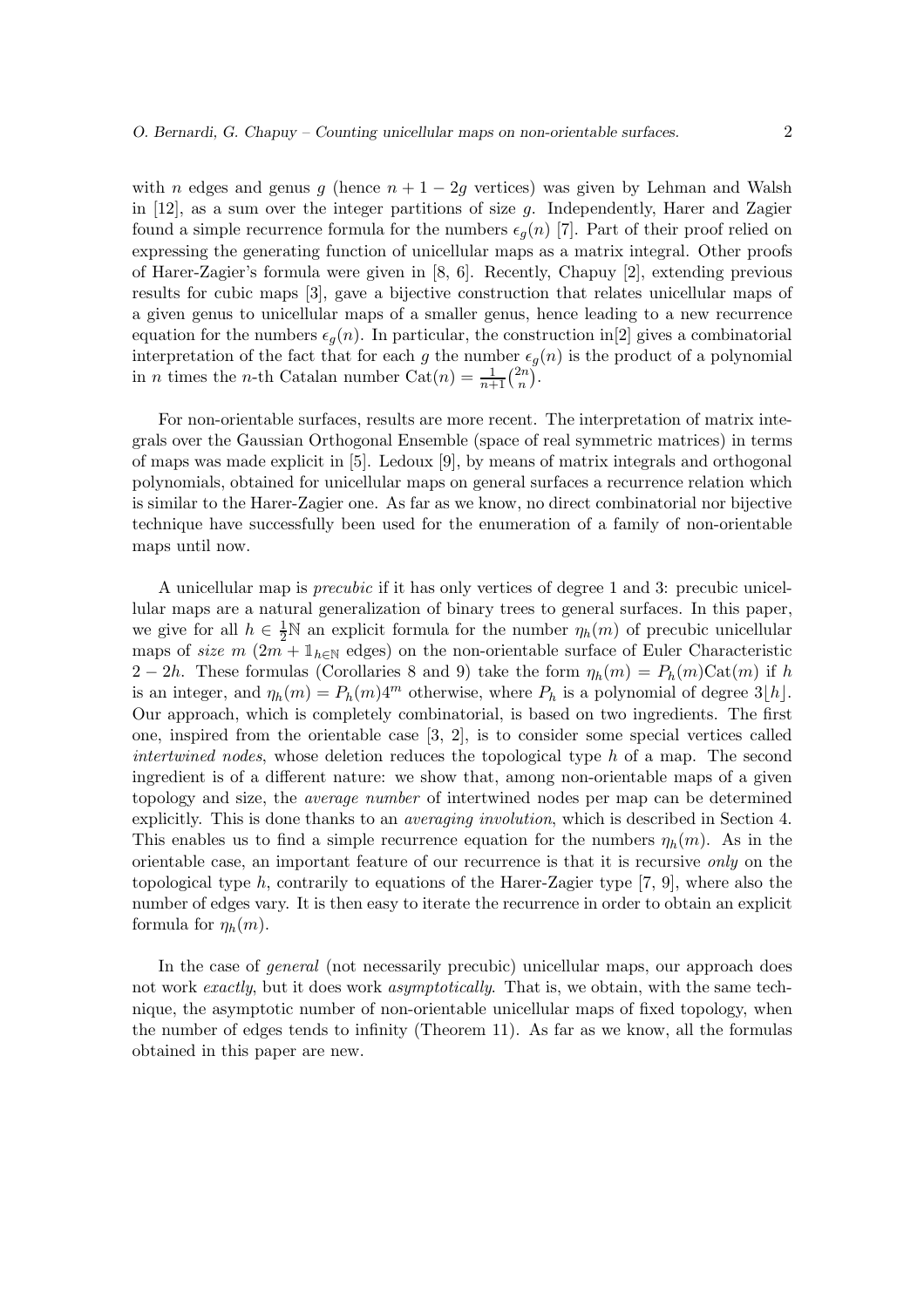## 2 Topological considerations

In this section we recall some definitions on maps and gather the topological tools needed for proving our results. One of these tools is a canonical way to represent non-orientable maps combinatorially which will prove very useful for our purposes.

We denote  $\mathbb{N} = \{0, 1, 2, 3, ...\}$  and  $\frac{1}{2}\mathbb{N} = \{0, \frac{1}{2}\}$  $\frac{1}{2}$ , 1,  $\frac{3}{2}$  $\frac{3}{2}, \ldots$ . For a non-negative real number x, we denote by  $|x|$  the integer part of x. For a non-negative integer n, we denote  $n!! = n \cdot (n-2)!!$  if  $n > 1$ , and  $0!! = 1!! = 1$ .

#### 2.1 Classical definitions of surfaces and maps

Surfaces. Our *surfaces* are compact, connected, 2-dimensional manifolds. We consider surfaces up to homeomorphism. For any non-negative integer h, we denote by  $S_h$  the torus of genus h, that is, the orientable surface obtained by adding h *handles* to the sphere. For any h in  $\frac{1}{2}N$ , we denote by  $\mathcal{N}_h$  the non-orientable surface obtained by adding 2h *crosscaps* to the sphere. Hence,  $S_0$  is the sphere,  $S_1$  is the torus,  $\mathcal{N}_{1/2}$  is the projective plane and  $\mathcal{N}_1$  is the Klein bottle. The *type* of the surface  $\mathcal{S}_h$  or  $\mathcal{N}_h$  is the number h. By the theorem of classification, each orientable surface is homeomorphic to one of the  $S_h$  and each non-orientable surface is homeomorphic to one of the  $\mathcal{N}_h$  (see e.g. [10]).

Maps as graphs embedding. Our *graphs* are finite and undirected; loops and multiple edges are allowed. A *map* is an embedding (without edge-crossings) of a connected graph into a surface, in such a way that the *faces* (connected components of the complement of the graph) are simply connected. Maps are always considered up to homeomorphism. A map is *unicellular* if it has a single face.

Each edge in a map is made of two *half-edges*, obtained by removing its middle-point. The *degree* of a vertex is the number of incident half-edges. A *leaf* is a vertex of degree 1. A *corner* in a map is an angular sector determined by a vertex, and two half-edges which are consecutive around it. The total number of corners in a map equals the number of half-edges which is twice the number of edges. A map is *rooted* if it carries a distinguished half-edge called the *root*, together with a distinguished side of this half-edge. The vertex incident to the root is the *root vertex*. The unique corner incident to the root half-edge and its distinguished side is the *root corner*. *From now on, all maps are rooted*.

The *type*  $h(\mathfrak{m})$  of a map  $\mathfrak{m}$  is the type of the underlying surface, that is to say, the Euler characteristic of the surface is  $2 - 2h(m)$ . If m is a map, we let  $v(m)$ ,  $e(m)$  and  $f(m)$ be its numbers of vertices, edges and faces. These quantities satisfy the *Euler formula*:

$$
e(\mathfrak{m}) = v(\mathfrak{m}) + f(\mathfrak{m}) - 2 + 2h(\mathfrak{m}).
$$
\n(1)

Maps as graphs with rotation systems and twists. Let  $G$  be a graph. To each edge e of G correspond two *half-edges*, each of them incident to an endpoint of e (they are both incident to the same vertex if  $e$  is a loop). A *rotation system* for  $G$  is the choice, for each vertex  $v$  of  $G$ , of a cyclic ordering of the half-edges incident to  $v$ . We now explain the relation between maps and rotation systems. Our surfaces are locally orientable and an *orientation convention* for a map m is the choice of an orientation, called *counterclockwise orientation*, in the vicinity of each vertex. Any orientation convention for the map m induces a rotation system on the underlying graph, by taking the counterclockwise ordering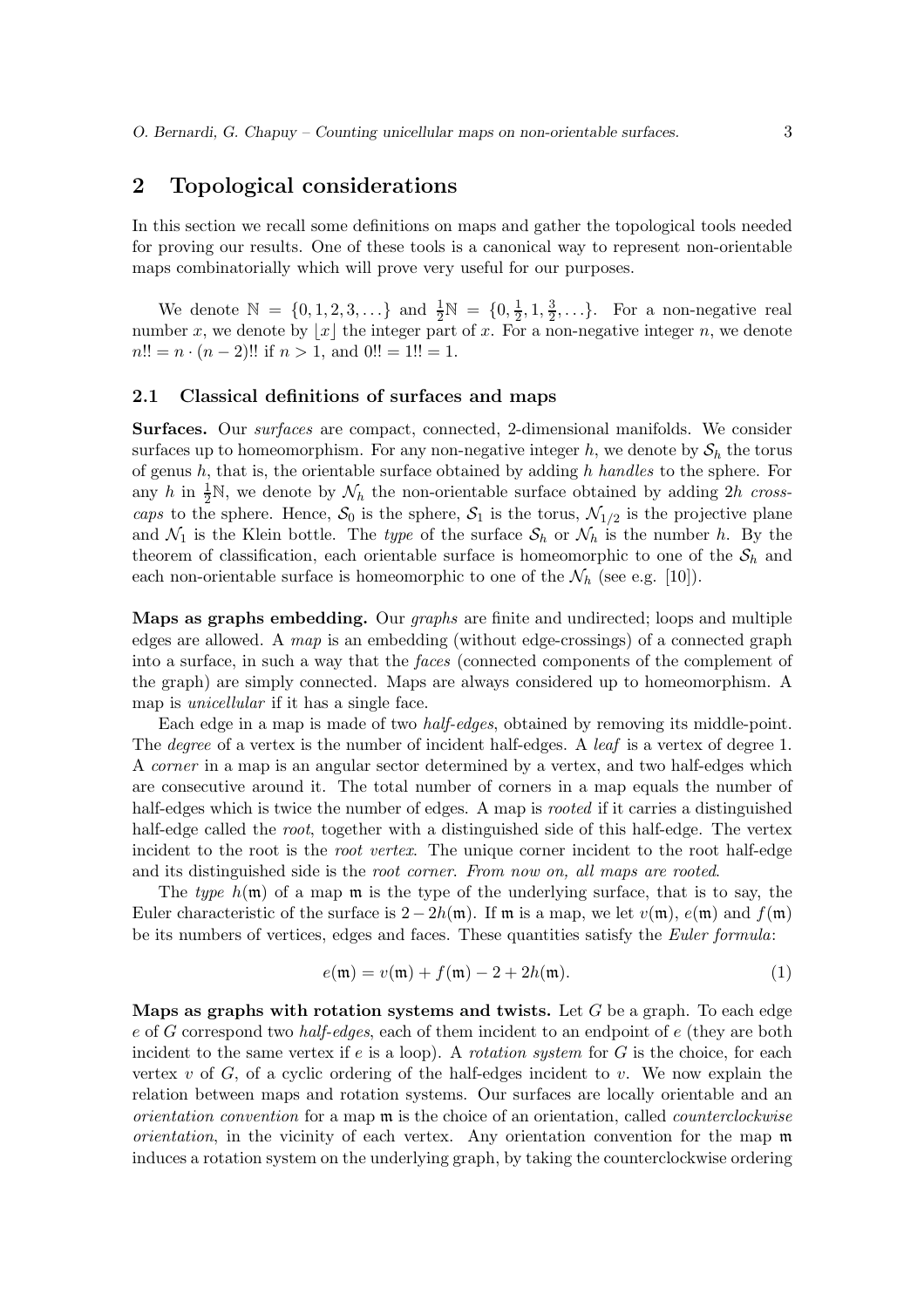of appearance of the half-edges around each vertex. Given an orientation convention, an edge  $e = (v_1, v_2)$  of  $\mathfrak m$  is a *twist* if the orientation conventions in the vicinity of the endpoints  $v_1$  and  $v_2$  are not simultaneously extendable to an orientation of a vicinity of the edge e; this happens exactly when the two sides of e appear in the same order when crossed counterclockwise around  $v_1$  and counterclockwise around  $v_2$ . Therefore a map together with an orientation convention defines both a rotation system and a subset of edges (the twists). The  $flip$  of a vertex v consists in inverting the orientation convention at that vertex. This changes the rotation system at  $v$  by inverting the cyclic order on the half-edges incident to  $v$ , and changes the set of twists by the fact that non-loop edges incident to e become twist if and only if they were not twist (while the status of the other edges remain unchanged). The next lemma is a classical topological result (see e.g. [10]).

Lemma 1. A map (and the underlying surface) is entirely determined by the triple con*sisting of its (connected) graph, its rotation system, and the subset of its edges which are twists. Conversely, two triples define the same map if and only if one can be obtained from the other by flipping some vertices.*

By the lemma above, we can represent maps of positive types on a sheet of paper as follows: we draw the graph (with possible edge crossings) with the convention that the counterclockwise order of the half-edges around each vertex on the paper gives the rotation system, and we indicate the twists by marking them by a cross (see e.g. Figure 1). The faces of the map are in bijection with the *borders* of that drawing, which are obtained by walking along the edge-sides of the graph, and using the crosses in the middle of twisted edges as "crosswalks" that change the side of the edge along which one is walking (Figure 1). Observe that the number of faces of the map gives the type of the underlying surface using Euler's formula.





Figure 1: A representation of a map on the Klein bottle with three faces. The border of one of them is distinguished in dotted lines.

Figure 2: (a) a twist; (b) a left corner; (c) a right corner.

#### 2.2 Unicellular maps, tour, and canonical rotation system

**Tour of a unicellular map.** Let  $\mathfrak{m}$  be a unicellular map. By definition,  $\mathfrak{m}$  has a unique face. The *tour* of the map m is done by following the edges of m starting from the root corner along the distinguished side of the root half-edge, until returning to the root-corner. Since m is unicellular, every corner is visited once during the tour. An edge is said *twoways* if it is followed in two different directions during the tour of the map (this is always the case on orientable surfaces), and is said *one-way* otherwise. The tour induces an *order of appearance* on the set of corners, for which the root corner is the least element. We denote by  $c < d$  if the corner c appears before the corner d along the tour. Lastly, given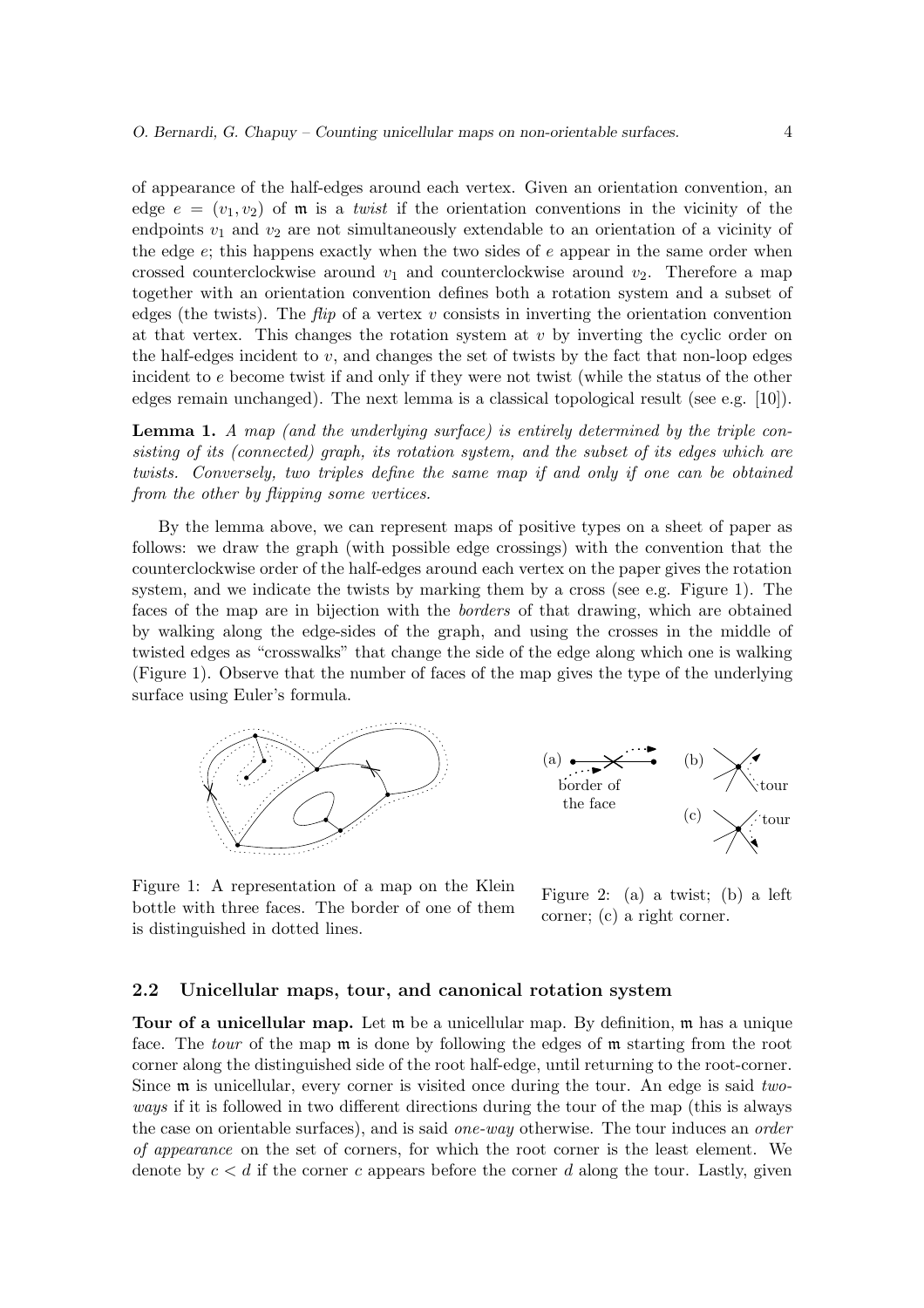an orientation convention, a corner is said *left* if it lies on the left of the walker during the tour of map, and *right* otherwise (Figure 2).

Canonical rotation-system. As explained above, the rotation system associated to a map is defined up to the choice of an orientation convention. We now explain how to choose a particular convention which will be well-suited for our purposes. A map is said *precubic* if all its vertices have degree 1 or 3, and its root-vertex has degree 1. Let m be a precubic unicellular map. Since the vertices of m all have an odd degree, there exists a unique orientation convention at each vertex such that the number of left corners is more than the number of right corners (indeed, flipping a vertex change its left corners into right corners and *vice versa*). We call *canonical* this orientation convention. From now on, *we will always use the canonical orientation convention*. This defines canonically a rotation system, a set of twists, and a set of left/right corners. Observe that the root corner is a left corner (as is any corner incident to a leaf) and that vertices of degree 3 are incident to either 2 or 3 left corners. We have the following additional property.

Lemma 2. *In a (canonically oriented) precubic unicellular map, two-ways edges are incident to left corners only and are not twists.*

*Proof.* Let e be a two-ways edge, and let  $c_1, c_2$  be two corners incident to the same vertex and separated by  $e$  ( $c_1$  and  $c_2$  coincide if that vertex has degree 1). Since e is two-ways, the corners  $c_1, c_2$  are either simultaneously left or simultaneously right. By definition of the canonical orientation, they have to be simultaneously left. Thus two-way edges are only incident to left corners. Therefore two-ways edges are not twists since following a twisted edge always leads from a left corner to a right corner or the converse. □

#### 2.3 Intertwined nodes.

We now define a notion of *intertwined node* which generalizes the definition given in [3] for precubic maps on orientable surfaces.

Definition 3. *Let* m *be a (canonically oriented) precubic unicellular map, let* v *be a vertex of degree 3, and let*  $c_1$ ,  $c_2$ ,  $c_3$  *be the incident corners in counterclockwise order around* v, *with the convention that*  $c_1$  *is the first of these corners to appear during the tour of* m. *The vertex* v *is called an* intertwined node *if*  $c_3$  *appears before*  $c_2$  *during the tour of* m.

*Moreover, we say that the vertex* v *has flavor* A *if it is incident to three left corners. Otherwise,* v *is incident to exactly one right corner, and we say that* v *is of flavor* B*,* C*, or* **D** *respectively, according to whether the right corner is*  $c_1$ ,  $c_2$  *or*  $c_3$ *.* 

Observe that the definition of the canonical orientation was a prerequisite to define intertwined nodes. The intertwined of some unicellular maps on the Klein bottle are indicated in Figure 8. We will now show that intertwined nodes are exactly the ones whose deletion decreases the type of the map without disconnecting it nor increasing its number of faces.

The *opening* of an intertwined node of a map  $\mathfrak{m}$  is the operation consisting in splitting this vertex into three (marked) vertices of degree 1, as in Figure 3. That is, we define a rotation system and set of twists of the embedded graph n obtained in this way (we refrain from calling it a map yet, since it is unclear that it is connected) as the rotation system and set of twists inherited from the original map m.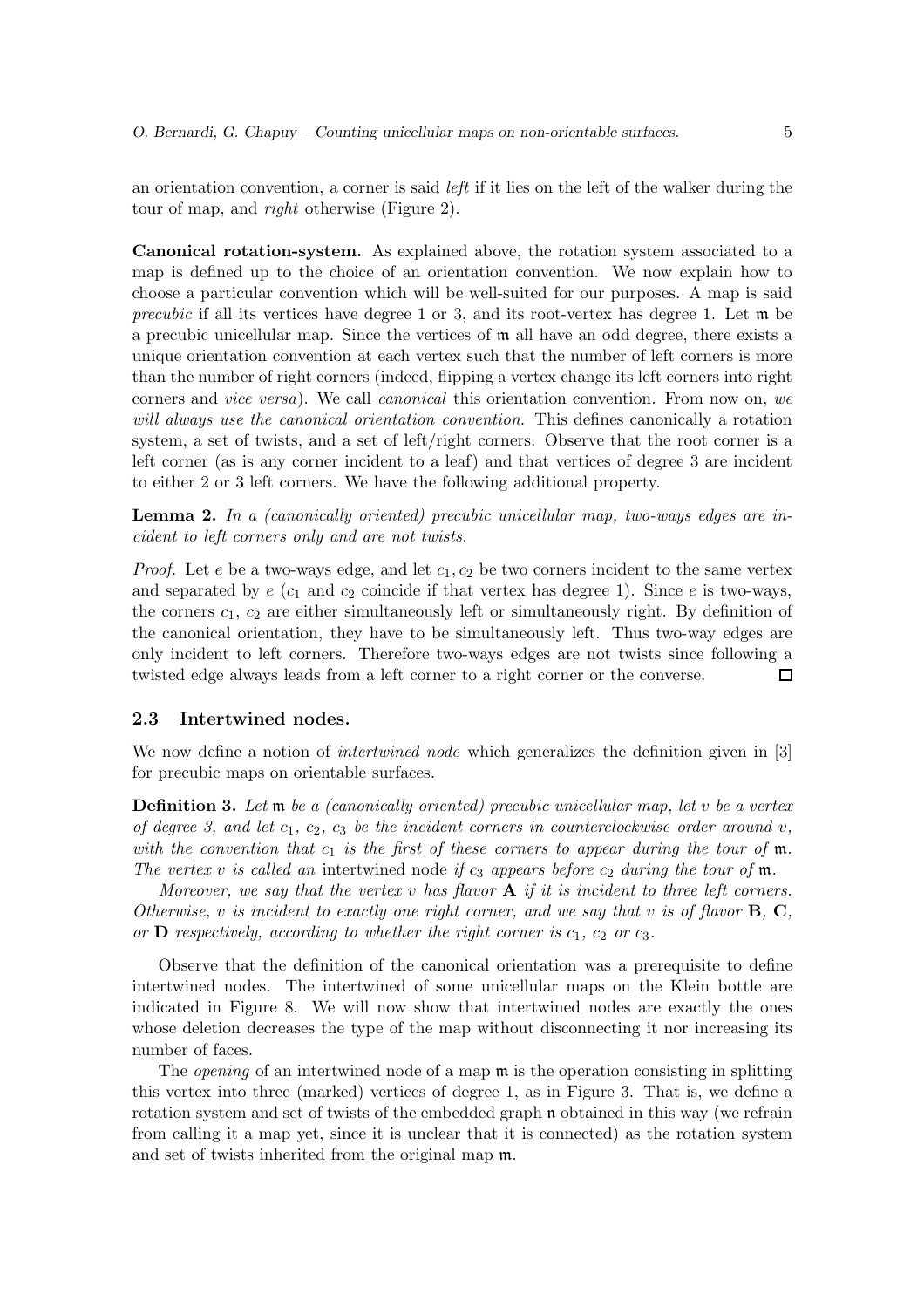

Figure 3: Opening of an intertwined node (of a precubic map).



Figure 4: Opening for non-precubic unicellular maps (dominant case).



Figure 5: The tours of  $m$  and  $n$ , in the case of flavor **A**, and in the case of flavor **B**.

**Proposition 4.** Let n be a positive integer and let h be in  $\{1, 3/2, 2, 5/2, \ldots\}$ *. For each flavor* **F** in  ${A, B, C, D}$ *, the opening operation gives a bijection between the set of precubic unicellular maps with* n *edges, type* h*, and a distinguished intertwined node of flavor* F*, and the set of precubic unicellular maps with* n *edges, type* h − 1 *and three distinguished vertices of degree* 1*. The converse bijection is called the* gluing of flavor F*.*

*Moreover, if a precubic unicellular map* m *is obtained from a precubic unicellular map* n *(of lower type) by a gluing of flavor* F*, then* m *is orientable if and only if* n *is orientable*  $and$   $\mathbf{F} = \mathbf{A}$ *.* 

The opening of intertwined nodes of type A and B are represented in Figure 5.

*Proof.* We first show that the opening of an intertwined vertex produces a unicellular map (and decreases the type by 1). Let  $\mathfrak{m}$  be a precubic unicellular map, and let v be an intertwined node. Let  $c_1, c_2, c_3$  be the three corners incident to v in counterclockwise order, with the convention that  $c_1$  is the first of these corners to appear during the tour of  $m$ . Since v is intertwined, the sequence of corners appearing during the tour of  $m$  has the form

$$
w(\mathfrak{m}) = w_1 c_1 w_2 c_3 w_3 c_2 w_4,
$$

where  $w_1, w_2, w_3, w_4$  are sequences of corners. Let n be the embedded graph with marked vertices  $v_1, v_2, v_3$  obtained by opening m. We identify the corners of m distinct from  $c_1, c_2, c_3$  with the corners of **n** distinct from the corners  $d_1, d_2, d_3$  incident to  $v_1, v_2, v_3$ . By following the edges of n starting from the root corner along the distinguished side of the root half-edge, one gets a sequence of corners  $w(\mathfrak{n})$ . If v has flavor **A**, this sequence of corners is

$$
w(\mathfrak{n}) = w_1 d_1 w_3 d_2 w_2 d_3 w_4,
$$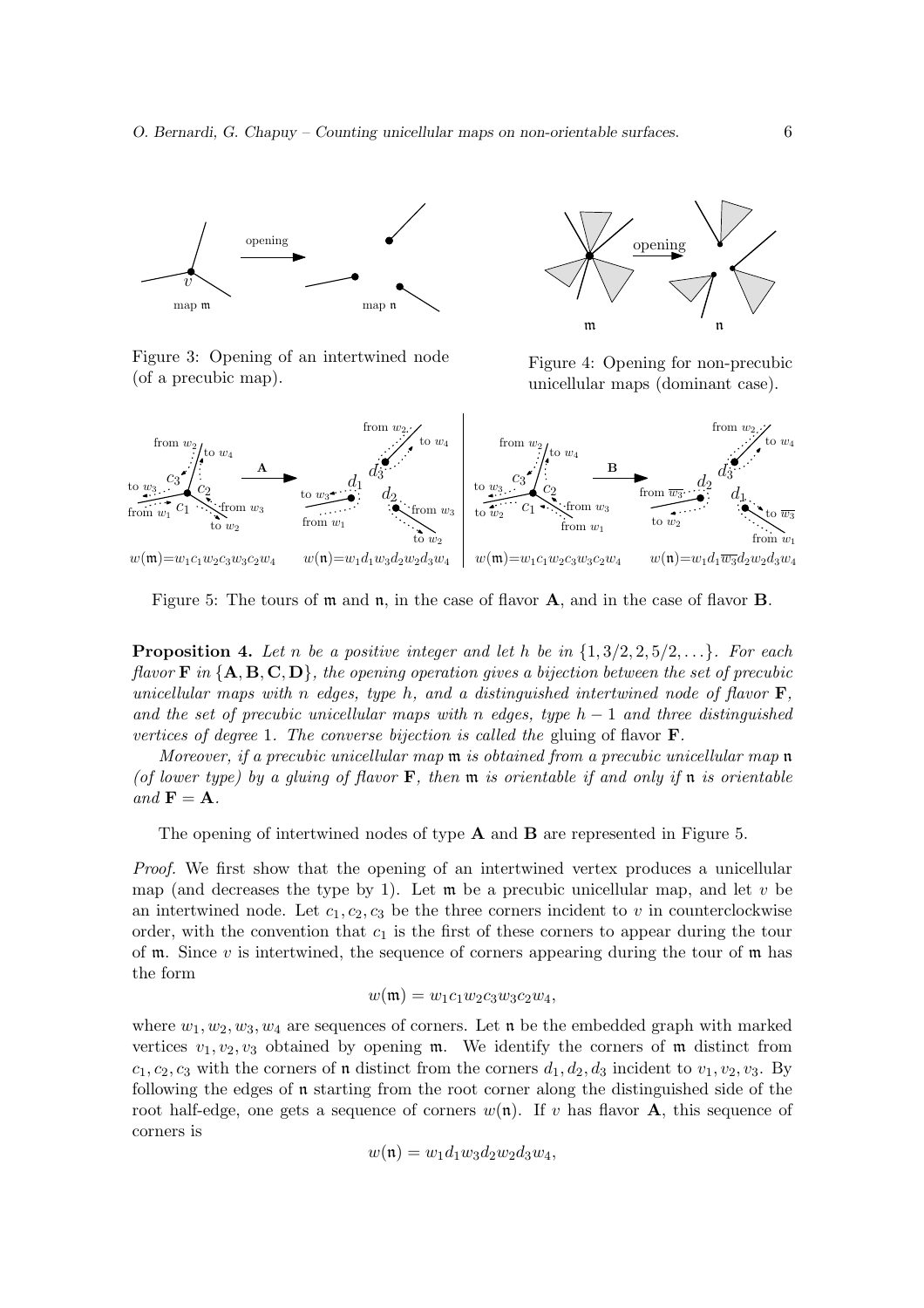as can be seen from Figure 5. Similarly, if v has flavor  $\bf{B}$  (resp.  $\bf{C}$ ,  $\bf{D}$ ) then the sequence of corner is

$$
w(\mathfrak{n})=w_1d_1\overline{w}_3d_2w_2d_3w_4,\quad (\text{resp. }w(\mathfrak{n})=w_1d_1w_3d_2\overline{w}_2d_3w_4,\quad w(\mathfrak{n})=w_1d_1\overline{w}_2d_2\overline{w}_3d_3w_4),
$$

where  $\overline{w}_i$  is the *mirror* of the sequence  $w_i$  obtained by reading  $w_i$  backward. In each case, the sequence  $w(\mathfrak{n})$  contains all the corners of  $\mathfrak{n}$ , implying that  $\mathfrak{n}$  is a unicellular map. Moreover, n has two more vertices than  $m$ , so by Euler formula, its type is  $h(n) = h(m)-1$ .

We now prove that  $\mathfrak m$  is orientable if and only if v has flavor **A** and  $\mathfrak n$  is orientable. Suppose first that  $\mathfrak m$  is orientable. In this case,  $\mathfrak m$  has no right corner, so that v has flavor **A**. Hence, the relation between  $w(\mathfrak{m})$  and  $w(\mathfrak{n})$  indicated above shows that  $\mathfrak{n}$  has no right corner (in the orientation convention inherited from  $m$ ). Hence  $\mathfrak n$  is orientable. Suppose conversely that v has flavor  $A$  and n is orientable. Since v has flavor  $A$  the orientation convention of  $\mathfrak n$  inherited from  $\mathfrak m$  is the canonical one (indeed the corners of  $\mathfrak n$  are right if and only if they are right in m, and m has a minority of right corner at each vertex). Since n is orientable, this orientation convention has no right corner. Therefore, the map m has no right corner either. Thus, m is orientable.



Figure 6: The gluing of flavor A, B, C and D.

We now define the *gluing* operation (of flavor **A**, **B**, **C** or **D**) which we shall prove to be the inverse of the opening operation (on node of flavor  $\bf{A}, \bf{B}, \bf{C}$  or  $\bf{D}$ ). Let us treat in details the gluing of flavor  $\bf{B}$ ; the other flavors being similar. Let  $\bf{n}$  be a precubic unicellular map with three distinguished leaves  $v_1, v_2, v_3$  encountered in this order during the tour of n. For  $i = 1, 2, 3$  we denote by  $e_i$  and  $d_i$  respectively the edge and corner incident to  $v_i$ (see Figure 6). We consider the canonical orientation convention of n. Clearly,  $e_1, e_2, e_3$ are two-way edges, hence they are not twists for this convention (by Lemma 2). The *gluing of flavor* B on the map n gives a map m defined as follows: the graph of m is the graph of **n** after identification of the three leaves  $v_1, v_2, v_3$  into a single vertex v, the rotation system of  $\mathfrak m$  is the same as the rotation system of  $\mathfrak n$  at any vertex distinct from  $v$ , and the rotation system at v is  $(e_1, e_2, e_3)$  in counterclockwise order, lastly the set of twists of m is the set of twists of **n** together with the two edges  $e_1$  and  $e_2$ . We now prove that the map m is unicellular. Let us denote by

$$
w(\mathfrak{n}) = w_1 d_1 w_2 d_2 w_3 d_3 w_4
$$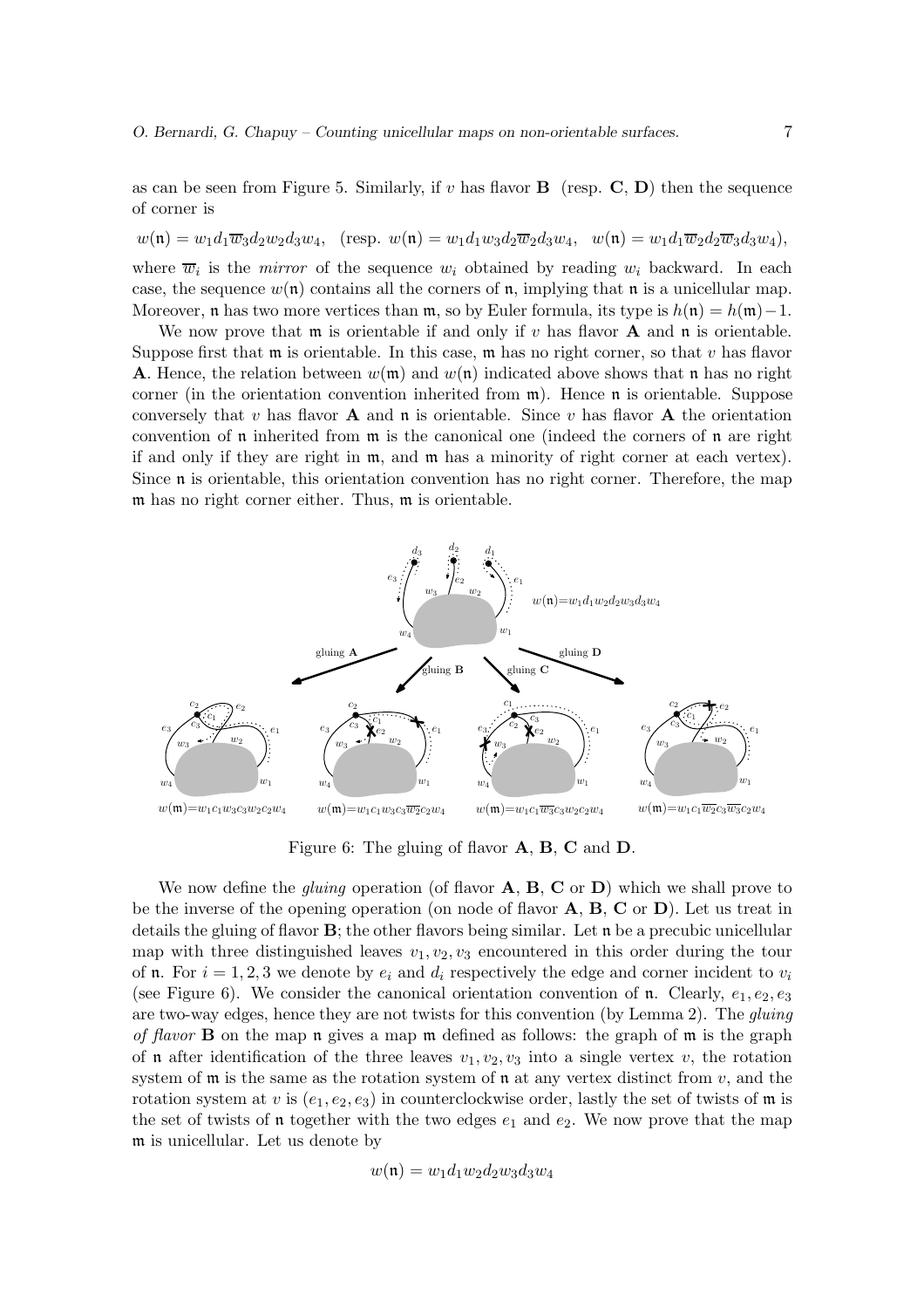the sequence of corners encountered during the tour of  $\mathfrak n$  (where the  $w_i$  are sequences of corners distinct from  $d_1, d_2, d_3$ . Let us denote by  $c_1, c_2, c_3$  the corners of the new vertex v incident to  $(e_2, e_1)$ ,  $(e_1, e_3)$ ,  $(e_3, e_2)$  respectively. By following the edges of m starting from the root corner along the distinguished side of the root half-edge, one gets the sequence of corners

$$
w(\mathfrak{m})=w_1c_1w_3c_3\overline{w}_2c_2w_4,
$$

as can be seen from Figure 6. This sequence contains all corners of  $m$  showing that  $m$  is unicellular. We will now show that  $v$  is an intertwined vertex of flavor **B**. Observe first that the corners in the sequence  $w_1$  are followed in the same direction during the tour of  $\mathfrak m$ and  $\mathfrak n$ , so that the corners in  $w_1$  are left corners in the map  $\mathfrak n$  (for its canonical orientation convention) if and only if they are left corners in the map m (for its non-canonical orientation convention inherited from  $\mathfrak{n}$ ). In particular, the corner preceding  $c_1$  during the tour of  $\mathfrak{m}$  (the last corner in the sequence  $w_1$ ) is a left corner since it is a left corner in  $\mathfrak{n}$  (indeed,  $e_1$  is a two-way edge in n incident only to left corners by Lemma 2). Since  $e_1$  is a twist of m, this implies that  $c_1$  is a right corner of m (for its non-canonical convention). A similar reasoning shows that  $c_2$  and  $c_3$  are left corners of  $\mathfrak m$  (for its non-canonical convention). Since v is incident to a majority of left corners, the orientation convention at v is the canonical one. Hence  $c_1, c_2, c_3$  are in counterclockwise order around v for the canonical orientation convention of  $\mathfrak{m}$ , which together with the expression of  $w(\mathfrak{m})$  shows that v is an intertwined node of flavor B.

It only remains to prove that the opening of a node of flavor B and the gluing of flavor B are inverse operations. The reader might already be convinced of this fact by reasoning in terms of ribbon graphs. Otherwise, the proof (which must deal with some orientation conventions) runs as follows.

We first prove that opening a glued map gives the original map. Let  $\mathfrak n$  be a map with marked leaves  $v_1, v_2, v_3$ , let  $\mathfrak{m}$  be the map with new vertex v obtained by the corresponding gluing of flavor  $B$ , and let  $\mathfrak{n}'$  be the map obtained by opening  $\mathfrak{m}$  at  $v$ . It is clear that the graph G underlying  $\mathfrak n$  and  $\mathfrak n'$  is the same and we want to prove that  $\mathfrak n = \mathfrak n'$  (that is, there exists a set of vertices  $U'$  such that flipping  $U'$  changes the system of rotation and set of twists of  $\mathfrak n$  to those of  $\mathfrak n'$ ). The map  $\mathfrak m$  inherits an orientation convention from  $\mathfrak n$ which might differ from its canonical convention. These two conventions on  $\mathfrak{m}$  differ by the flipping of a certain subset of vertices  $U$ , and gives two different systems of rotations and two sets of twists for  $\mathfrak{m}$ . By definition, the map  $\mathfrak{n}$  and  $\mathfrak{n}'$  have graph G and rotation system and set of twists given by the non-canonical and canonical convention for m. Observe now that one can get the rotation system and set of twists of  $\mathfrak n$  to those of  $\mathfrak n'$  by flipping the set of vertices U', where  $U' = U$  if  $v \notin U$  and  $U' = U \setminus \{v\} \cup \{v_1, v_2, v_3\}$  otherwise. Hence,  $\mathfrak{n}=\mathfrak{n}'.$ 

We now consider a map  $\mathfrak m$  with intertwined vertex v of flavor **B**, the map  $\mathfrak n$  with marked leaves obtained from the opening of  $\mathfrak{m}$  at v, and the map  $\mathfrak{m}'$  obtained by the gluing of flavor **B**. It is clear that the graph G underlying  $\mathfrak{m}$  and  $\mathfrak{m}'$  is the same and we want to prove that  $\mathfrak{m} = \mathfrak{m}'$  (that is, there exists a set of vertices U such that flipping U changes the system of rotation and set of twists of m to those of m′ ). The map n inherits an orientation convention from m which might differ from its canonical convention. Let  $v_1, v_2, v_3$  be the marked leaves of **n** appearing in this order during the tour of **n** and let  $e_1, e_2, e_3$  be the incident edges. In the orientation convention C of **n** inherited from **m**, the corners incident to  $v_1$  and  $v_2$  are right corners, while  $v_3$  is a left corner (see Figure 5). In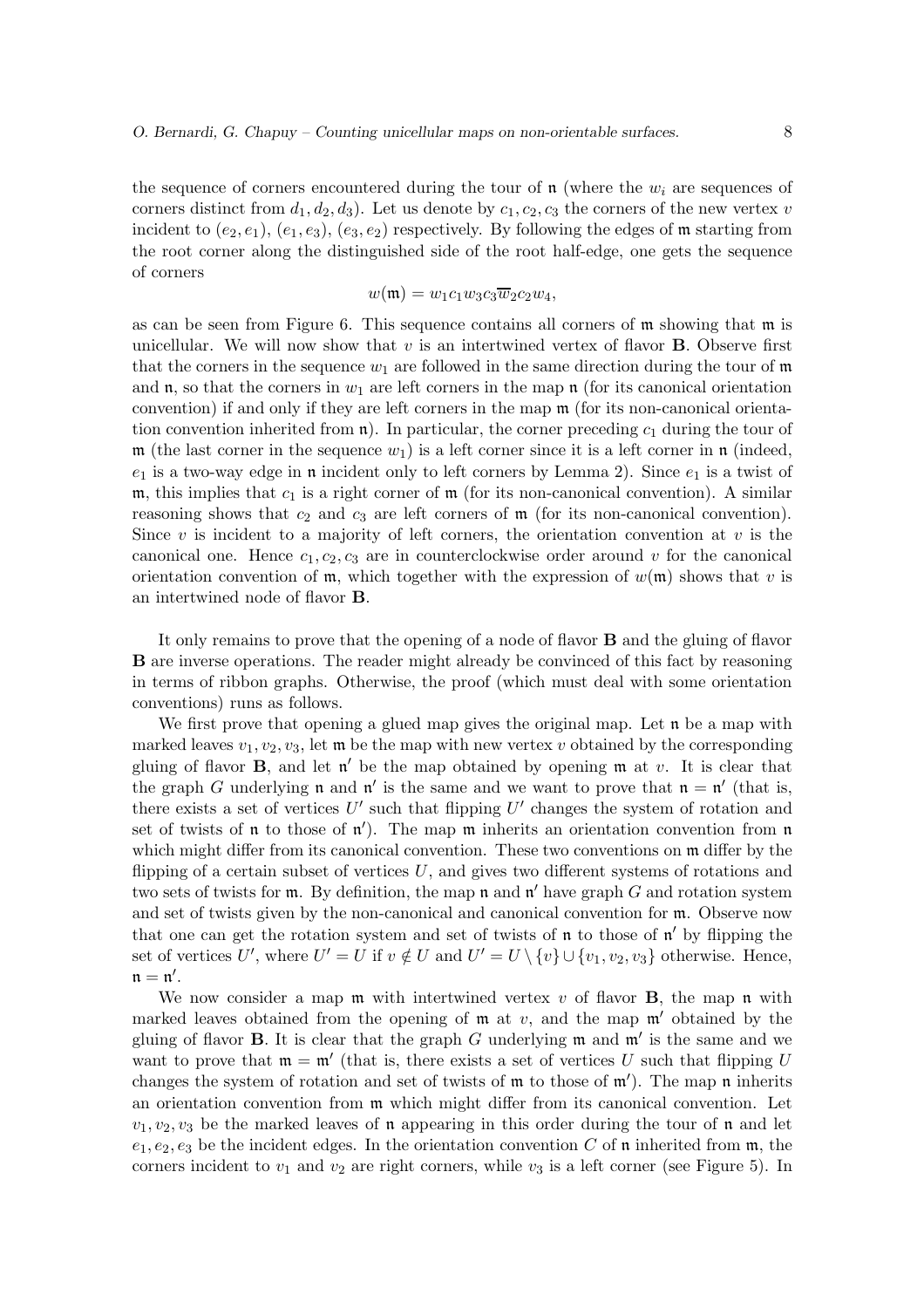the orientation convention  $C'$  of **n** obtained from the canonical convention by flipping  $v_1$ and  $v_2$ , the corners incident to  $v_1$  and  $v_2$  are right corners, while  $v_3$  is a left corner. This implies that one goes from the convention  $C$  to the convention  $C'$  by flipping a subset of vertices U not containing  $v_1, v_2, v_3$ . By definition, the maps m and m' have graph G and system of rotation and twists inherited respectively from the conventions  $C$  and  $C'$  on m. Since the orientation convention of m and m' coincide at v (the edges  $e_1, e_3, e_2$  appear in this counterclockwise order around v) and  $v_1, v_2, v_3 \notin U$ , one gets from the system of rotation and twists of  $\mathfrak{m}$  to those of  $\mathfrak{m}'$  by flipping the set of vertices U. Hence,  $\mathfrak{m} = \mathfrak{m}'$ .

This concludes the proof that the opening and gluing of flavor **B** are inverse operations. The proofs for the other flavors is similar (see Figure 6 for the definition of the gluings of type  $\mathbf{A}, \mathbf{C}, \text{and } \mathbf{D}$ .  $\Box$ 

### 3 Main results.

#### 3.1 The number of precubic unicellular maps.

In this section, we present our main results, which rely on two ingredients. The first one is Proposition 4, which enables us to express the number of precubic unicellular maps of type h with a marked intertwined node in terms of the number of unicellular maps of a smaller type. The second ingredient is the fact (to be discussed in Section 4) that, among maps of type h and fixed size, the average number of intertwined nodes in a map is  $2h-1$ .

In order to use Proposition 4, we first need to determine the number of way of choosing non-root leaves in precubic maps.

**Lemma 5.** Let  $h \in \frac{1}{2}N$  and let  $m$  be a precubic unicellular map of type h. Then, the *number of edges of* <sup>m</sup> *is at least* <sup>6</sup><sup>h</sup> <sup>−</sup> <sup>1</sup> *and is odd if the type* <sup>h</sup> *is an integer and even otherwise. Moreover, if*  $\mathfrak{m}$  *has*  $2m + \mathbb{1}_{h \in \mathbb{N}}$  *edges, then it has*  $m + 1 - 3h - \frac{1}{2} \mathbb{1}_{h \notin \mathbb{N}}$  *non-root leaves.*

*Proof.* Let  $n_1$  and  $n_3$  be the number of vertices of degree 1 and 3 in  $m$ , respectively. One has  $n_1+n_3 = v(\mathfrak{m})$  and  $n_1+3n_3 = 2e(\mathfrak{m})$ . Moreover, Euler formula gives  $v(\mathfrak{m}) = e(\mathfrak{m})+1-2h$ . Solving this system of equations gives  $n_1 = e(\mathfrak{m})/2 + 3/2 - 3h$ . Since  $n_1 \geq 1$  (because the root vertex of a precubic maps is a leaf) this implies the stated conditions on  $e(\mathfrak{m})$ . Moreover the number of non root leaves is  $n_1 - 1 = m + 1 - 3h - \frac{1}{2}$  $\frac{1}{2} \mathbb{1}_{h \notin \mathbb{N}}.$ 囗

Let  $h \geq 1$  be an element of  $\frac{1}{2}N$ , and let  $m \geq 1$  be an integer. We denote by  $\mathcal{O}_h(m)$  and  $\mathcal{N}_h(m)$  respectively the sets of orientable and non-orientable precubic unicellular maps of type h with  $2m + \mathbb{1}_{h \in \mathbb{N}}$  edges, and we denote by  $\xi_h(m)$  and  $\eta_h(m)$  their cardinalities. From Lemma 5 and Proposition 4, the number  $\eta_h^{\bullet}(m)$  of *non-orientable* unicellular precubic maps of type h with  $2m + \mathbb{1}_{h \in \mathbb{N}}$  edges and a marked intertwined node is given by:

$$
\eta_h^{\bullet}(m) = 4\binom{\ell}{3} \eta_{h-1}(m) + 3\binom{\ell}{3} \xi_{h-1}(m),\tag{2}
$$

where  $\ell = m + 4 - 3h - \frac{1}{2}$  $\frac{1}{2} \mathbb{1}_{h \notin \mathbb{N}}$  is the number of non-root leaves in precubic unicellular maps of type  $h-1$  having  $2m + \mathbb{1}_{h \in \mathbb{N}}$  edges. Here, the first term accounts for intertwined nodes obtained by gluing three leaves in a non-orientable map of type  $h-1$  (in which case the flavor of the gluing can be either  $A$ ,  $B$ ,  $C$  or  $D$ ), and the second term corresponds to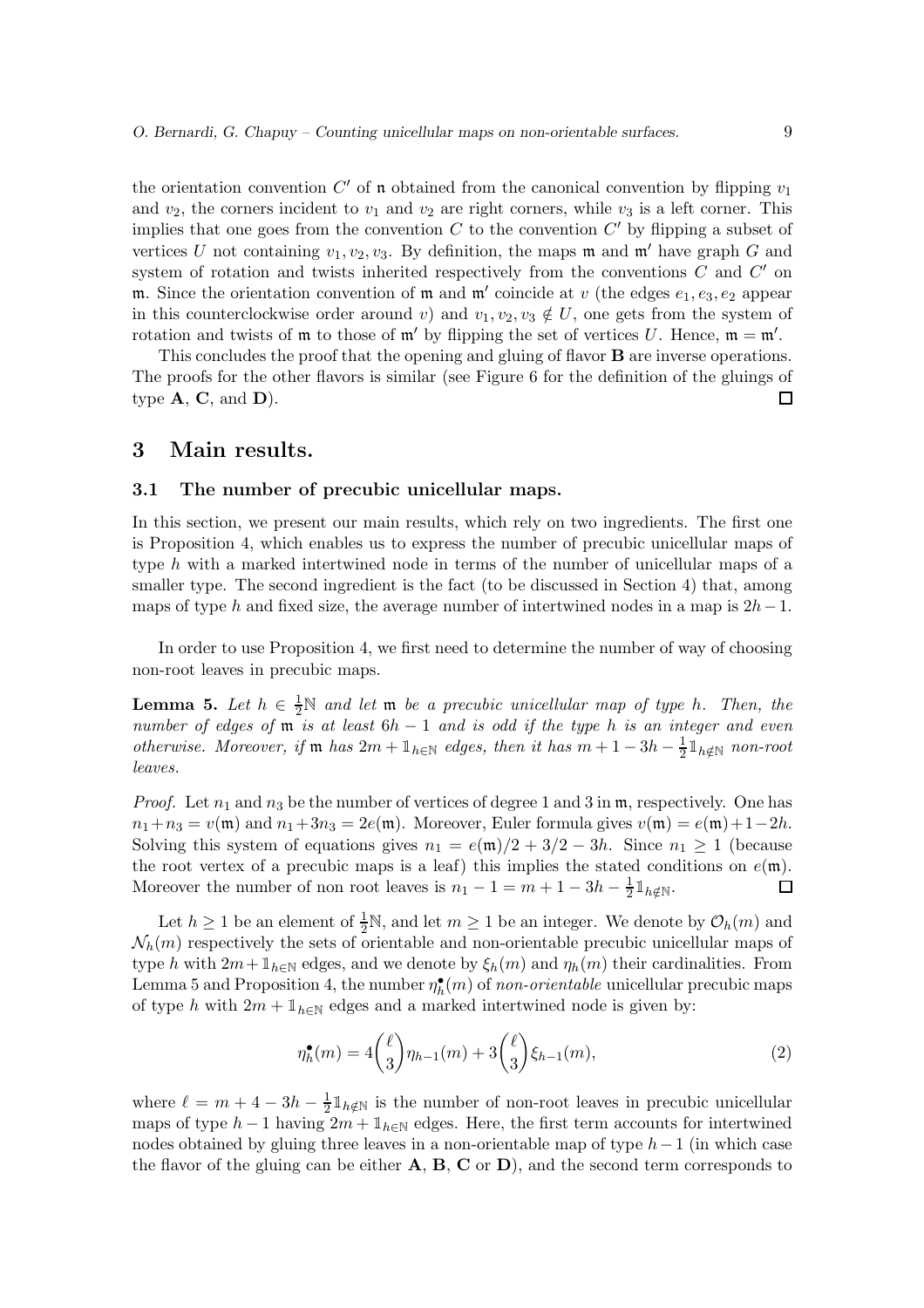the case where the starting map of type  $h-1$  is orientable (in which case the gluing has to be of flavor  $\bf{B}, \bf{C}$  or  $\bf{D}$  in order to destroy the orientability).

The keystone of this paper, to be proved in Section 4 is the following result:

**Proposition 6.** There exists and involution  $\Phi$  of  $\mathcal{N}_h(m)$  such that for all maps  $\mathfrak{m} \in$  $\mathcal{N}_h(m)$ , the total number of intertwined nodes in the maps m and  $\Phi(m)$  is  $4h-2$ . In *particular, the average number of intertwined nodes of elements of*  $\mathcal{N}_h(m)$  *is*  $(2h-1)$ *, and one has*  $\eta_h^{\bullet}(m) = (2h - 1)\eta_h(m)$ *.* 

It is interesting to compare Equation (2) and Proposition 6 with the analogous results given in [3] for the orientable case. First, the number  $\xi_h(m)$  of unicellular orientable maps satisfies

$$
\xi_h^{\bullet}(m) = {\ell \choose 3} \xi_{h-1}(m),
$$

because only the gluings of type A are to be considered. Moreover, *each* map of genus h has exactly 2h intertwined nodes (yielding  $\xi_h^{\bullet}(m) = 2h\xi_h(m)$ ), whereas here the quantity (2h−1) is only an *average value*. For example, Figure 8 shows two maps on the Klein bottle  $(h = 1)$  which are related by the involution  $\Phi$ : they have respectively 2 and 0 intertwined nodes. It should also be noted that (contrarily to the situation for the orientable case) certain unicellular maps have no intertwined nodes, hence cannot be obtained by gluing a map of smaller type.

As a direct corollary of Proposition 6 and Equation (2), we can state our main result:

**Theorem 7.** The numbers  $\eta_h(m)$  of non-orientable precubic unicellular maps of type h *with*  $2m + \mathbb{1}_{h \in \mathbb{N}}$  *edges obey the following recursion:* 

$$
(2h-1)\cdot \eta_h(m) = 4\binom{\ell}{3}\eta_{h-1}(m) + 3\binom{\ell}{3}\xi_{h-1}(m),\tag{3}
$$

*where*  $\ell = m + 4 - 3h - \frac{1}{2}$  $\frac{1}{2} \mathbb{1}_{h \notin \mathbb{N}}$ , and where  $\xi_h(m)$  is the number of orientable precubic *unicellular maps of genus* h *with*  $2m + \mathbb{1}_{h \in \mathbb{N}}$  *edges, which is* 0 *if*  $h \notin \mathbb{N}$ *, and is given by the following formula otherwise [2]:*

$$
\xi_h(m) = \frac{1}{(2h)!!} \binom{m+1}{3,3,\ldots,3,m+1-3h} \text{Cat}(m) = \frac{(2m)!}{12^h h! m! (m+1-3h)!}. \tag{4}
$$

Explicit formulas for the numbers  $\eta_h(m)$  can now be obtained by iterating the recursion given in Theorem 7.

**Corollary 8** (the case  $h \in \mathbb{N}$ ). Let  $h \in \mathbb{N}$  and  $m \in \mathbb{N}$ ,  $m \geq 3h - 1$ . Then the number of *non-orientable precubic unicellular maps of type* h *with* 2m + 1 *edges equals:*

$$
\eta_h(m) = c_h \binom{m+1}{3,3,\dots,3,m+1-3h} \text{Cat}(m) = \frac{c_h \cdot (2m)!}{6^h m! (m+1-3h)!} \tag{5}
$$

*where*  $c_h = 3 \cdot 2^{3h-2} \frac{h!}{(2h)!}$  $(2h)!$  $\sum^{h-1}$  $_{l=0}$  $\sqrt{2l}$ l  $\Big) 16^{-l}$ .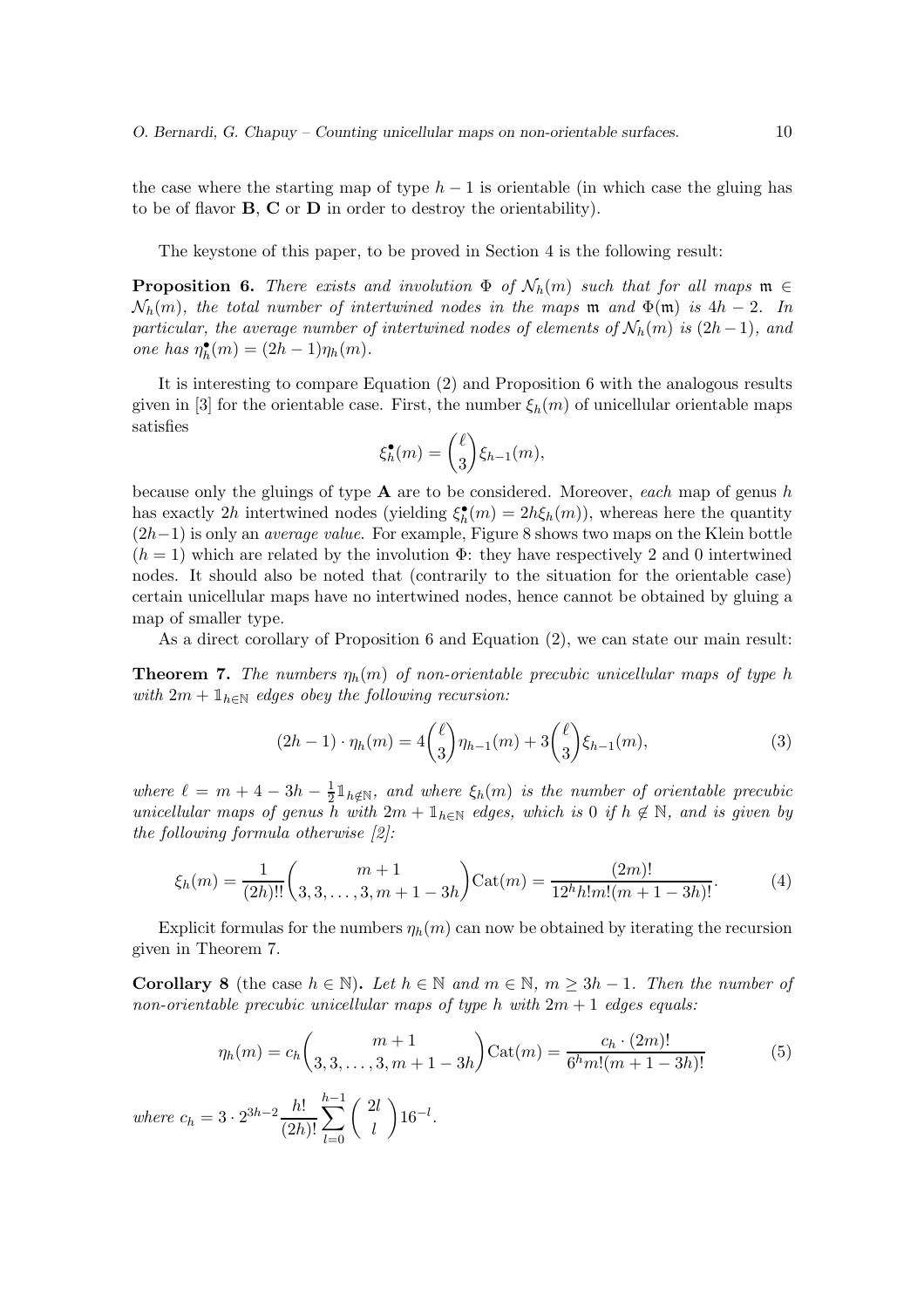**Corollary 9** (the case  $h \notin \mathbb{N}$ ). Let  $h \in \{\frac{1}{2}, \frac{3}{2}\}$  $\frac{3}{2}, \frac{5}{2}$  $\frac{5}{2}, \ldots$ } and  $m \in \mathbb{N}$ ,  $m \geq 3\lfloor h \rfloor - 1$ . Then the *number of non-orientable precubic unicellular maps of type* h *with* 2m *edges equals:*

$$
\eta_h(m) = \frac{4^{\lfloor h \rfloor}}{(2h-1)(2h-3)\dots 1} {m-1 \choose 3,3,\dots,3,m-1-3\lfloor h \rfloor} \times \eta_{1/2}(m)
$$

$$
= \frac{4^{m+\lfloor h \rfloor -1}(m-1)!}{6^{\lfloor h \rfloor}(2h-1)!!(m-1-3\lfloor h \rfloor)!}.
$$

From Corollaries 8 and 9 one gets  $\eta_h(m) \sim_{m \to \infty} k_h 4^m m^{3h-3/2}$ , where  $k_h = \frac{c_h}{6^h \sqrt{m}}$  $\frac{c_h}{6^h\sqrt{\pi}}$  if  $h \in \mathbb{N}$ , and  $k_h = \frac{4^{h-3/2}}{6^{h-1/2}(2h)}$  $\frac{4^{n-3/2}}{6^{h-1/2}(2h-1)!!}$  otherwise.

*Proof of Corollary 8.* It follows by induction on h and Equations (3) and (4) that the statement of Equation (5) holds, with the constant  $c_h$  defined by the recurrence  $c_0 = 0$ (since there is no non-orientable map of type 0) and  $c_h = \lambda_{h-1}c_{h-1} + a_{h-1}$ , with  $\lambda_{h-1} = \frac{4}{h-1}$  and  $a_{h-1} = \frac{3}{h-1}$  =  $\frac{3}{h-1}$  The solution of this recurrence is  $\frac{4}{2h-1}$  and  $a_{h-1} = \frac{3}{(2h-1)(2h-2)!!} = \frac{3}{2^{h-1}(h-1)!(2h-1)}$ . The solution of this recurrence is  $c_h = \sum_{l=0}^{h-1} a_l \lambda_{l+1} \lambda_{l+2} \ldots \lambda_{h-1}$ . Now, by definition, the product  $a_l \lambda_{l+1} \lambda_{l+2} \ldots \lambda_{h-1}$  equals  $\frac{3 \cdot 4^{h-1-l}}{2}$  $\frac{3 \cdot 4^{h-1-l}}{2^l l!(2l+1)(2l+3)(2l+5)...(2h-1)}$ . Using the expression  $\frac{1}{(2l+1)(2l+3)...(2h-1)} = \frac{2^h h!}{2h!}$  $\frac{2^h h!}{2h!} \cdot \frac{(2l)!}{2^l l!}$  $\frac{2ij!}{2^l l!}$  and reporting it in the sum gives the expression of  $c_h$  given in Corollary 8.

*Proof of Corollary 9.* Since for non-integer h we have  $\xi_{h-1}(m) = 0$ , the first equality is a direct consequence of an iteration of Theorem 7. Therefore the only thing to prove is that the number  $\eta_{1/2}(m)$  of precubic maps in the projective plane is  $4^{m-1}$ . This can be done by induction on m via an adaptation of Rémy's bijection [11]. For  $m = 1$ , we have  $\eta_{1/2}(m) = 1$  (the only map with two edges is made of an edge joining the root-leaf to a node and of a twisted loop incident to this node). For the induction step, observe that precubic projective unicellular maps with one distinguished non-root leaf are in bijection with precubic projective unicellular maps with one leaf less and a distinguished edge-side: too see that, delete the distinguished leaf, transform the remaining vertex of degree 2 into an edge, and remember the side of that edge on which the original leaf was attached. Since a projective precubic unicellular map with  $2m$  edges has  $m-1$  non-root leaves and 4m edge-sides, we obtain for all  $m \ge 1$  that  $m \eta_{1/2}(m + 1) = 4m \eta_{1/2}(m)$ , and the result follows. □

**Remark.** Before closing this subsection we point out that the bijection *à la Rémy* presented in the proof of Corollary 9 can be adapted to any surface. Such a bijection implies that the number  $\eta_h(m)$  of maps on a surface of integer type h satisfies  $(m + 1 - 3h)\eta_h(m) = 2(2m - 1)\eta_h(m - 1)$ . This recursion on m imposes the general form of the numbers  $\eta_h(m)$ :

$$
\eta_h(m) = \frac{2m(2m-1)}{m(m-3h+1)} \eta_h(m-1) = \ldots = K_h \frac{(2m)!}{m!(m-3h+1)!}
$$

for the constant  $K_h = \frac{m_{\text{min}}!}{(2m_{\text{min}})!} \eta_h(m_{\text{min}})$ , where  $m_{\text{min}} = 3h - 1$ . Similarly, for non-integer type h, one gets  $(m - 1 - 3\lfloor h \rfloor)\eta_h(m) = 2(2m - 2)\eta_h(m - 1)$ , hence

$$
\eta_h(m) = \frac{4(m-1)}{(m-1-3\lfloor h\rfloor)}\eta_h(m-1) = \ldots = K_h \frac{4^m(m-1)!}{(m-1-3\lfloor h\rfloor)!},
$$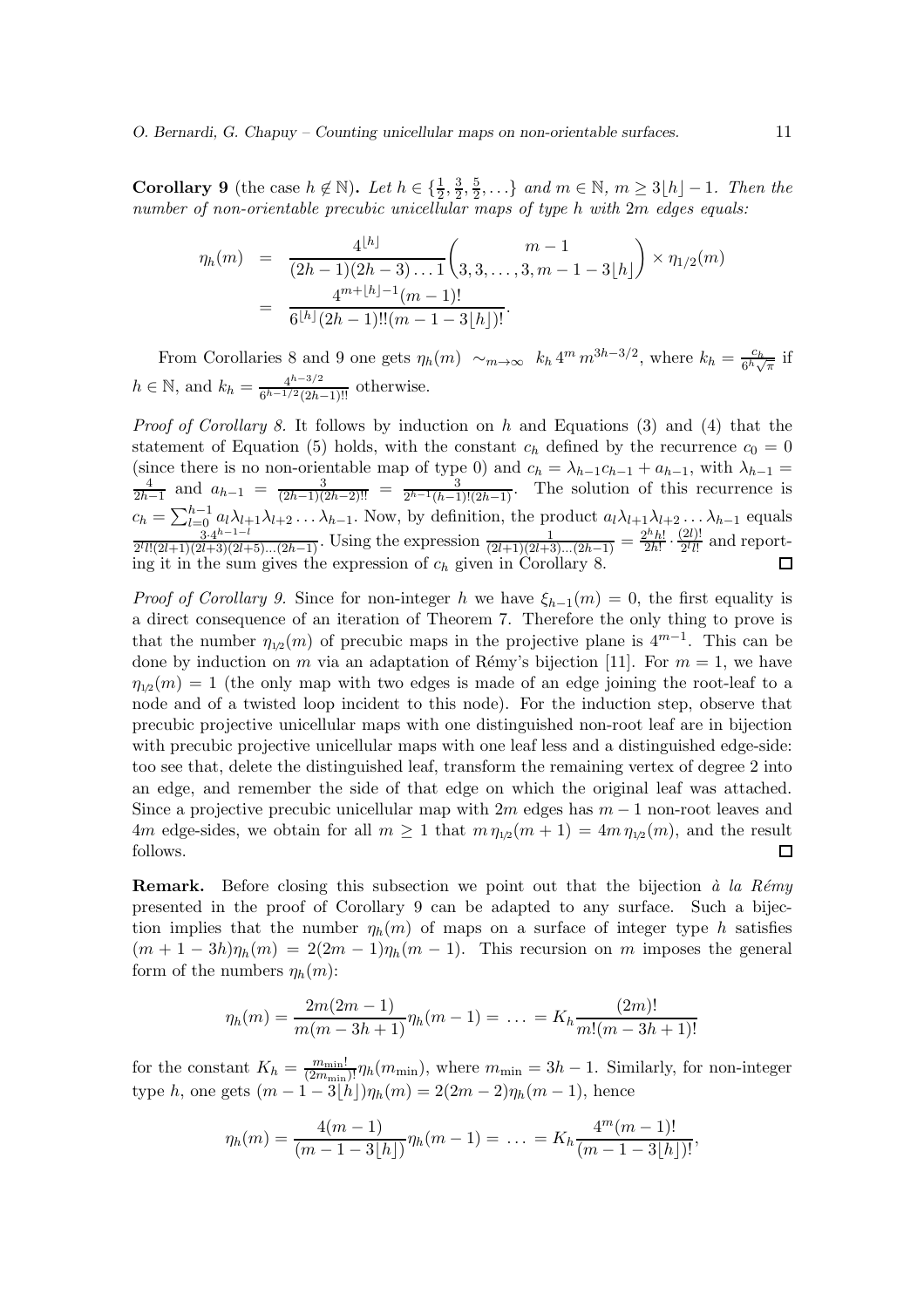for the constant  $K_h = \frac{1}{4^3[h]+1}$  $\frac{1}{4^{3[h]+1}m_{\min}!}\eta_h(m_{\min}),$  where  $m_{\min} = 3[h] + 1$ . Observe however that the approach *à la Rémy* is not sufficient to determine explicitly the value of  $\eta_h(m_{\text{min}})$ .

#### 3.2 The asymptotic number of general unicellular maps.

In this subsection we derive the asymptotic number of *arbitrary* (i.e., non-necessarily precubic) unicellular maps of given type (the type is fixed, the number of edges goes to infinity). The expression of these asymptotic numbers was already given in [1] in terms of the number of unicellular *cubic maps* (maps with vertices of degree 3) of the same type (see also [4] for the orientable case). Moreover, the number of unicellular cubic maps of type h is easily seen to be  $\eta_h(m_{\min})$ , where  $m_{\min} = 3h - 1 + \frac{1}{2} \mathbb{1}_{h \notin \mathbb{N}}$ , hence can be obtained from Corollaries 8 and 9. The goal of this subsection is rather to explain how to adapt the *opening bijections* described in Subsection 2.3 to (almost all) arbitrary unicellular maps.

Let m be a unicellular map of type h. The *core* of m is the map obtained by deleting recursively all the leaves of m (until every vertex has degree at least 2). Clearly, the core is a unicellular map of type  $h$  formed by paths of vertices of degree 2 joining vertices of degree at least 3. The *scheme* of m is the map obtained by replacing each of these paths by an edge, so that vertices in the scheme have degree at least 3. We say that a unicellular map is *dominant* if the scheme is *cubic* (every vertex has degree 3).

**Proposition 10** ([4, 1]). Let  $h \in \frac{1}{2}N$ . Then, among non-orientable unicellular maps of *type* h *with* n *edges, the proportion of maps which are dominant tends to* 1 *when* n *tends to infinity.*

The idea behind that proposition is the following. Given a scheme s, one can easily compute the generating series of all unicellular maps of scheme s (there is only a finite number of schemes), by observing that these maps are obtained by substituting each edge of the scheme with a path of trees. A generating function approach then easily shows that the schemes with maximum number of edges are the only one contributing to the asymptotic number of unicellular maps. These schemes are precisely the cubic ones.

The opening bijection of Subsection 2.3 can be adapted to dominant unicellular maps as follows. Given a dominant map  $\mathfrak m$  of type h and scheme  $\mathfrak s$ , and v an intertwined node of  $\mathfrak s$ , we can define the opening operation of  $\mathfrak m$  at  $v$  by splitting the vertex  $v$  in three, and deciding on a convention on the redistribution of the three "subtrees" attached to the scheme at this point (Figure 4): one obtains a dominant map  $\mathfrak n$  of type  $h-1$  with three distinguished vertices. These vertices are not *any* three vertices: they have to be in *general position* in **n** (i.e., they cannot be part of the core, and none can lie on a path from one to another), but again, in the asymptotic case this does not make a big difference: when  $n$  tends to infinity, the proportion of triples of vertices which are in general position tends to 1. We do not state here the asymptotic estimates that can make the previous claims precise (they can be copied almost verbatim from the orientable case [3]), but rather we state now our asymptotic theorem:

**Theorem 11.** Let  $\kappa_h(n)$  be the number of non-orientable rooted unicellular maps of type h *with* n *edges. Then one has, when* n *tends to infinity:*

$$
(2h-1)\kappa_h(n) \sim 4\frac{n^3}{3!} \kappa_{h-1}(n) + 3\frac{n^3}{3!} \epsilon_{h-1}(n)
$$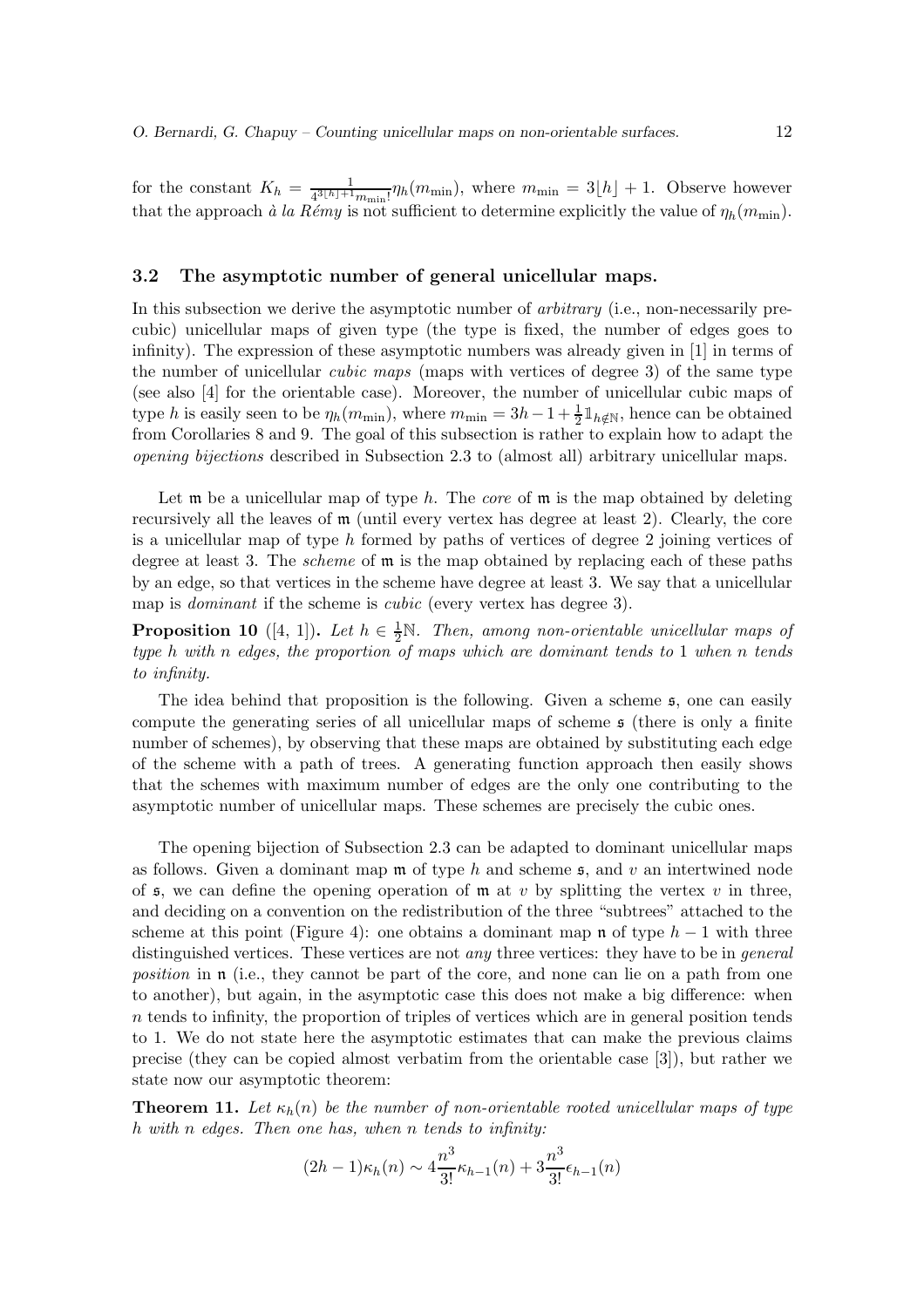*where*  $\epsilon_h(n)$  *denotes the number of orientable rooted unicellular maps of genus h with* n *edges. Therefore,*

$$
\kappa_h(n) \sim_{n \to \infty} \frac{c_h}{\sqrt{\pi} 6^h} n^{3h - \frac{3}{2}} 4^n \quad \text{if } h \in \mathbb{N}, \quad \kappa_h(n) \sim_{n \to \infty} \frac{4^{\lfloor h \rfloor}}{2 \cdot 6^{\lfloor h \rfloor} (2h - 1)!!} n^{3h - \frac{3}{2}} 4^n \quad \text{if } h \notin \mathbb{N}.
$$

*where the constant*  $c_h$  *is defined in Corollary 8.* 

We recall for comparison that the number of orientable rooted unicellular maps of type h with n edges satisfies  $\epsilon_h(n) \sim_{n \to \infty} \frac{n^{3h-3/2}4^n}{12h h! \sqrt{\pi}}$  $\frac{1}{12^h h! \sqrt{\pi}}$ .

## 4 The average number of intertwined nodes

In this section we prove Proposition 6 stating that the average number of intertwined nodes among precubic unicellular maps of type h and size m is exactly  $(2h - 1)$ :

$$
\eta_h^{\bullet}(m) = (2h - 1)\eta_h(m). \tag{6}
$$

Let us emphasize the fact that the number of intertwined nodes is not a constant over the set of unicellular precubic maps of given type and number of edges. For instance, among the six maps with 5 edges on the Klein bottle  $\mathcal{N}_1$ , three maps have 2 intertwined nodes, and three maps have none; see Figure 7. As stated in Proposition 6, our strategy to prove Equation (6) is to exhibit an involution  $\Phi$  from the set  $\mathcal{N}_h(m)$  to itself, such that for any given map  $\mathfrak{m}$ , the total number of intertwined nodes in the maps  $\mathfrak{m}$  and  $\Phi(\mathfrak{m})$  is  $4h(\mathfrak{m})-2$ . Observe from Figure 7 that the involution  $\Phi$  cannot be a simple re-rooting of the map m.

Figure 7: The precubic unicellular maps with 5 edges on the Klein bottle (the root is incident to the unique leaf). Intertwined nodes are indicated as white vertices.

Before defining the mapping  $\Phi$ , we relate the number of intertwined nodes of a map to certain properties of its twists. Let  $\mathfrak{m}$  be a (canonically oriented) precubic map, and let e be an an edge of  $m$  which is a twist. Let c be the corner incident to e which appears first in the tour of m. We say that e is *left-to-right* if c is a left-corner, and that it is *right-to-left* otherwise (see Figure 8). In other words, the twist  $e$  is left-to-right if it changes the side of the corners from left, to right, when it is crossed for the first time in the tour of the map (and the converse is true for right-to-left twists).

Lemma 12. *Let* m *be a precubic unicellular map of type* h(m)*, considered with its canonical orientation convention. Then, its numbers*  $\tau(\mathfrak{m})$  *of intertwined nodes,*  $T_{LR}(\mathfrak{m})$  *of left-toright twists, and*  $T_{RL}(\mathfrak{m})$  *of right-to-left twists are related by:* 

$$
\tau(\mathfrak{m}) = 2h(\mathfrak{m}) + T_{\mathrm{RL}}(\mathfrak{m}) - T_{\mathrm{LR}}(\mathfrak{m}). \tag{7}
$$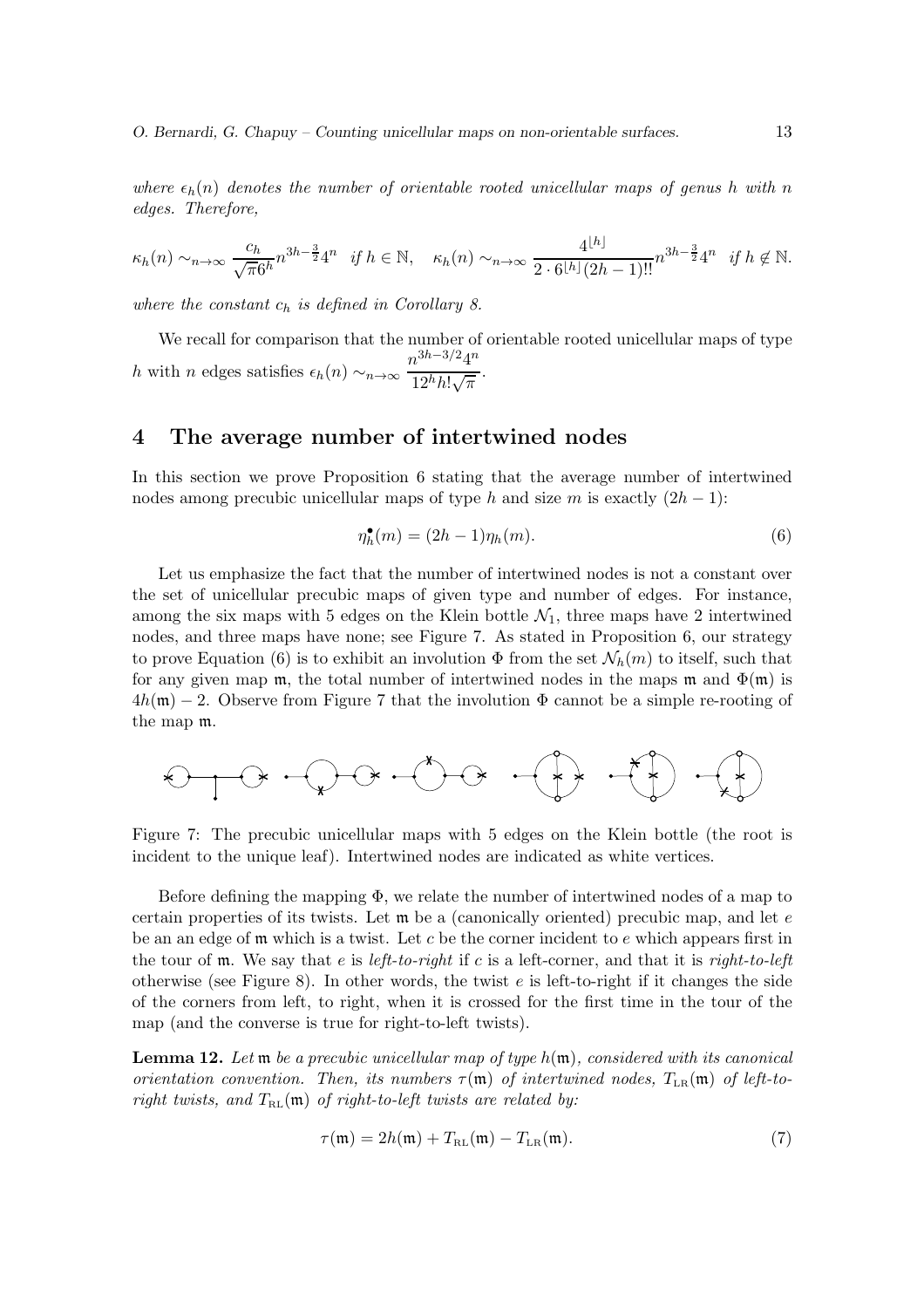

Figure 8: Two maps on the Klein Bottle  $\mathcal{N}_1$  and their intertwined nodes (white vertices). The number of twists are (a)  $T_{LR}(\mathfrak{m}) = 1$ ,  $T_{RL}(\mathfrak{m}) = 1$ ; (b)  $T_{LR}(\mathfrak{m}) = 2$ ,  $T_{RL}(\mathfrak{m}) = 0$ .

*Proof.* We first define the *label* of a corner of  $\mathfrak{m}$  as the element of  $\{1, \ldots, 2e(\mathfrak{m})\}$  indicating the position of appearance of this corner during the tour of the map: the root corner has label 1, the corner that follows it in the tour has label 2, etc... We say that a corner of m is a *descent* if it is followed, counterclockwise around its vertex, by a corner of smaller or equal canonical label, and that it is an *ascent* otherwise. We let dsc(m) and asc(m) be the total numbers of descents and ascents in m, respectively. We will now compute the difference  $\text{dsc}(\mathfrak{m}) - \text{asc}(\mathfrak{m})$  in two different ways: one by summing over edges, the other by summing over vertices (extending the ideas used in [2] for the orientable case).

To each edge  $e = (v_1, v_2)$  of m we associate the two (distinct) corners  $c_1, c_2$  incident to the vertices  $v_1$  and  $v_2$  respectively and following e clockwise around their vertex. Clearly this, creates a partition of the set of corners of m and we can compute dsc(m) – asc(m) by adding the contribution of each edge. Let  $e = (v_1, v_2)$  be an edge. For  $i = 1, 2$  we denote by  $l_i$  the label of  $c_i$  and by  $l'_i$  the label of the other corner incident to  $v_i$  and  $e$   $(l'_i = l_i$  if  $v_i$  is a leaf). Up to exchanging  $v_1$  and  $v_2$ , we can assume that  $l_1 < l_2$ . We now examine five cases:

• e is the root edge of  $m$ ; Figure 9(a). Since  $v_1$  is a leaf, the edge e is two-ways hence not a twist and incident to left-corners only. We get  $l_1 = l'_1 = 1$ ,  $l_2 = 2e(\mathfrak{m})$ , and  $l'_2 = 2$ . Hence both  $c_1$  and  $c_2$  are descents.

 $\bullet$  e is not the root edge, is not a twist, and is two-ways; Figure 9(b). In this case, we know by Lemma 2 that all the corners are *left*, from which  $(l'_1, l'_2) = (l_2 + 1, l_1 + 1)$ . Therefore  $c_1$  is an ascent and  $c_2$  is a descent.

• e is not the root edge, is not a twist, and is one-way; Figure  $9(c)$ . In this case, we have  $(l'_1, l'_2) = (l_2 - \epsilon, l_1 + \epsilon)$ , where  $\epsilon = 1$  or  $-1$  according to whether  $c_1$  is a left or a right corner. In both cases,  $c_1$  is an ascent and  $c_2$  is a descent (observe that  $v_1$  cannot be a leaf by Lemma 2, hence  $l_1 \neq l'_1$ .

• e is a right-to-left twist; Figure 9(d). In this case,  $l_1 < l_2$  implies that e is followed from  $v_1$  to  $v_2$ . By definition of a right-to-left twist,  $l'_1 < l_1$  hence  $c_1$  is an descent. Moreover,  $l_2 = l_1 + 1$  and  $l'_2 = l'_1 + 1$ , therefore  $c_2$  is also a descent.

 $\bullet$  e is a left-to-right twist; Figure 9(e). This case is similar to the previous one. The corner  $c_1$  is necessarily ascent, and since  $l_2 = l_1 + 1$  and  $l'_2 = l'_1 + 1$ , the corner  $c_2$  is also an ascent.

$$
\begin{array}{ccccccccc}\nl_1=l'_1=1 & l_2=2e(\mathfrak{m}) & \underbrace{l'_1=l_2+1}_{--\ldots\ldots r} & l'_2=2 & \overbrace{l_1}^{--\ldots}-\underbrace{l'_2}_{l_1} & l'_1= l_2-\epsilon & l_2 & l'_1= l_1+\epsilon & \overbrace{l_1}^{--\ldots}-\underbrace{l'_2}_{l_1} & l'_1= l_1+\epsilon & \overbrace{l_1}^{--\ldots}-\underbrace{l'_2}_{l_1} & l'_1= l'_1+1 & \overbrace{l_1}^{l_1-l_1} & l'_1= - & \overbrace{l_1}^{l_1-l_1} & l'_1= l'_1+1\\ (a) & & (b) & & (c) &\underset{\bullet\qquad \bullet\qquad \bullet\qquad \bullet\qquad \epsilon=1}^{--\epsilon=-1} & & (d) & & (e) & & \end{array}
$$

Figure 9: The five cases of the proof of Lemma 12.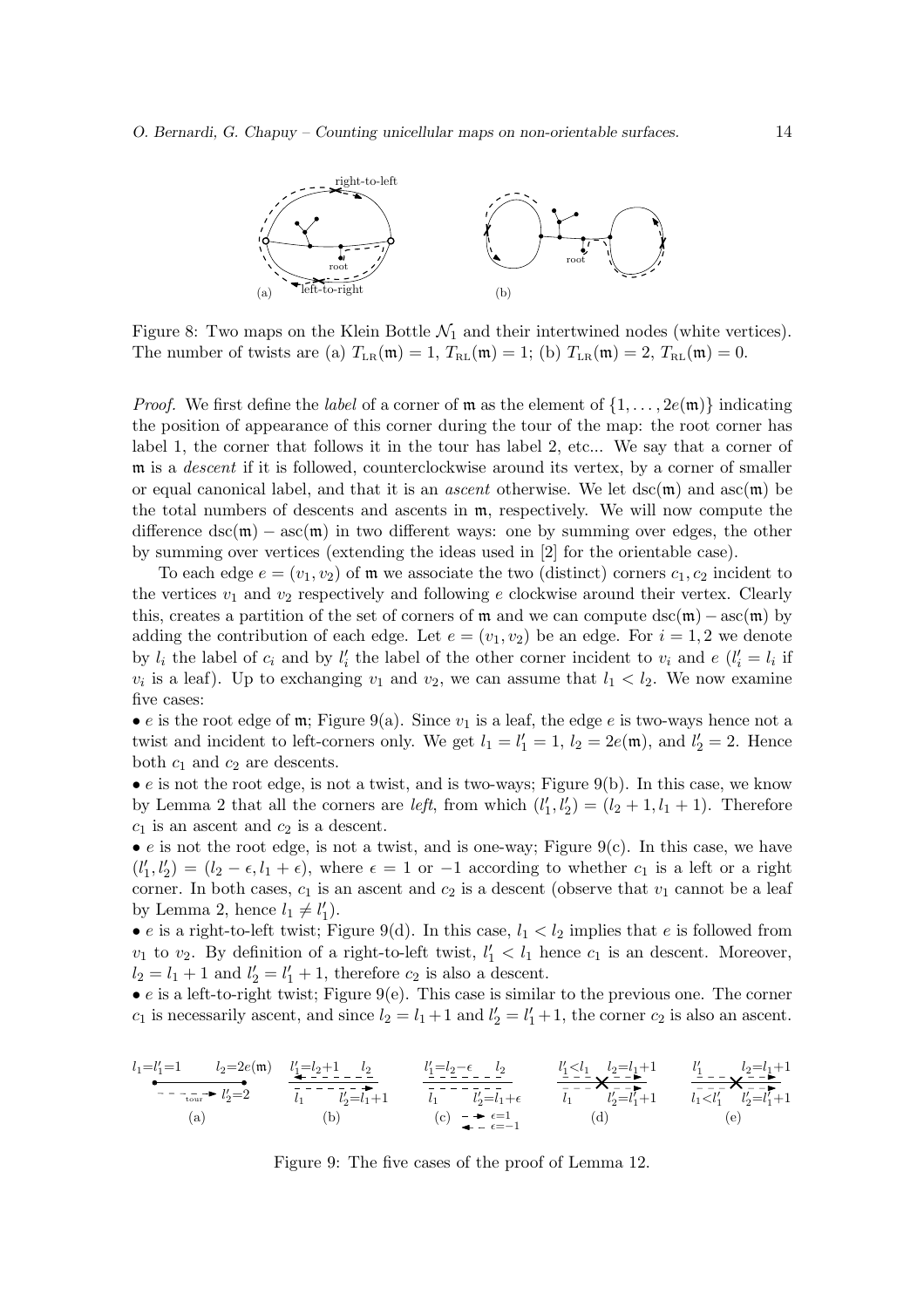Expressing the difference  $\text{dsc}(\mathfrak{m}) - \text{asc}(\mathfrak{m})$  as a sum over all edges of  $\mathfrak{m}$ , we obtain from the five cases above:

$$
dsc(\mathfrak{m}) - asc(\mathfrak{m}) = 2 + 0 + 0 + 2T_{RL}(\mathfrak{m}) - 2T_{LR}(\mathfrak{m}) = 2(1 + T_{RL}(\mathfrak{m}) - T_{LR}(\mathfrak{m})).
$$

Using the fact that  $\text{dsc}(\mathfrak{m}) + \text{asc}(\mathfrak{m}) = 2e(\mathfrak{m})$ , we obtain the total number of descents in m which is dsc(m) =  $e(\mathfrak{m}) + 1 + T_{RL}(\mathfrak{m}) - T_{LR}(\mathfrak{m}).$ 

Now, there is another way of counting the descents. Indeed, since by definition each non-intertwined node has exactly one descent, and each intertwined node has exactly two of them, one gets:  $dsc(m) = 2\tau(m) + (v(m) - \tau(m))$ . Solving for  $\tau(m)$  and using the previous expression for  $dsc(m)$  gives

$$
\tau(\mathfrak{m}) = \mathrm{dsc}(\mathfrak{m}) - v(\mathfrak{m}) = e(\mathfrak{m}) + 1 - v(\mathfrak{m}) + T_{\mathrm{RL}}(\mathfrak{m}) - T_{\mathrm{LR}}(\mathfrak{m}).
$$

The lemma then follows by applying Euler's formula.

We now define the promised mapping  $\Phi$  averaging the number of intertwined nodes. Let  $\mathfrak m$  be a unicellular precubic map on a non-orientable surface. We consider the canonical orientation convention for the map m, which defines a rotation system and set of twists. The set of twists is non-empty since the map  $\mathfrak m$  lives on a non-orientable surface. By cutting every twist of m at their middle point, one obtains a graph together with a rotation system and some *dangling half-edges* that we call *buds*. The resulting embedded graph with buds, which we denote by  $\widehat{\mathfrak{m}}$ , can have several connected components and each component (which is a map with buds) can have several faces; see Figure 10. We set a convention for the direction in which one *turns around a face* of  $\hat{m}$ : the edges are followed in such a way that every corner is left (this is possible since  $\hat{\mathfrak{m}}$  has no twist). For any bud b of  $\hat{\mathfrak{m}}$ , we let  $\sigma(b)$  be the bud following b when turning around the face of  $\hat{\mathfrak{m}}$  containing b. Clearly, the mapping  $\sigma$  is a permutation on the set of buds. We now define  $\Phi(\mathfrak{m})$  to be the graph with rotation system and twists obtained from  $\hat{\mathfrak{m}}$  by gluing together into a twist the buds  $\sigma(b)$ and  $\sigma(b')$  for every pair of buds b, b' forming a twist of m. The mapping  $\Phi$  is represented in Figure 10.



Figure 10: A unicellular map  $\mathfrak m$  and its image by the mapping  $\Phi$ . The twists are indicated by (partially) dotted lines, while the map  $\hat{\mathfrak{m}}$  is represented in solid lines.

 $\Box$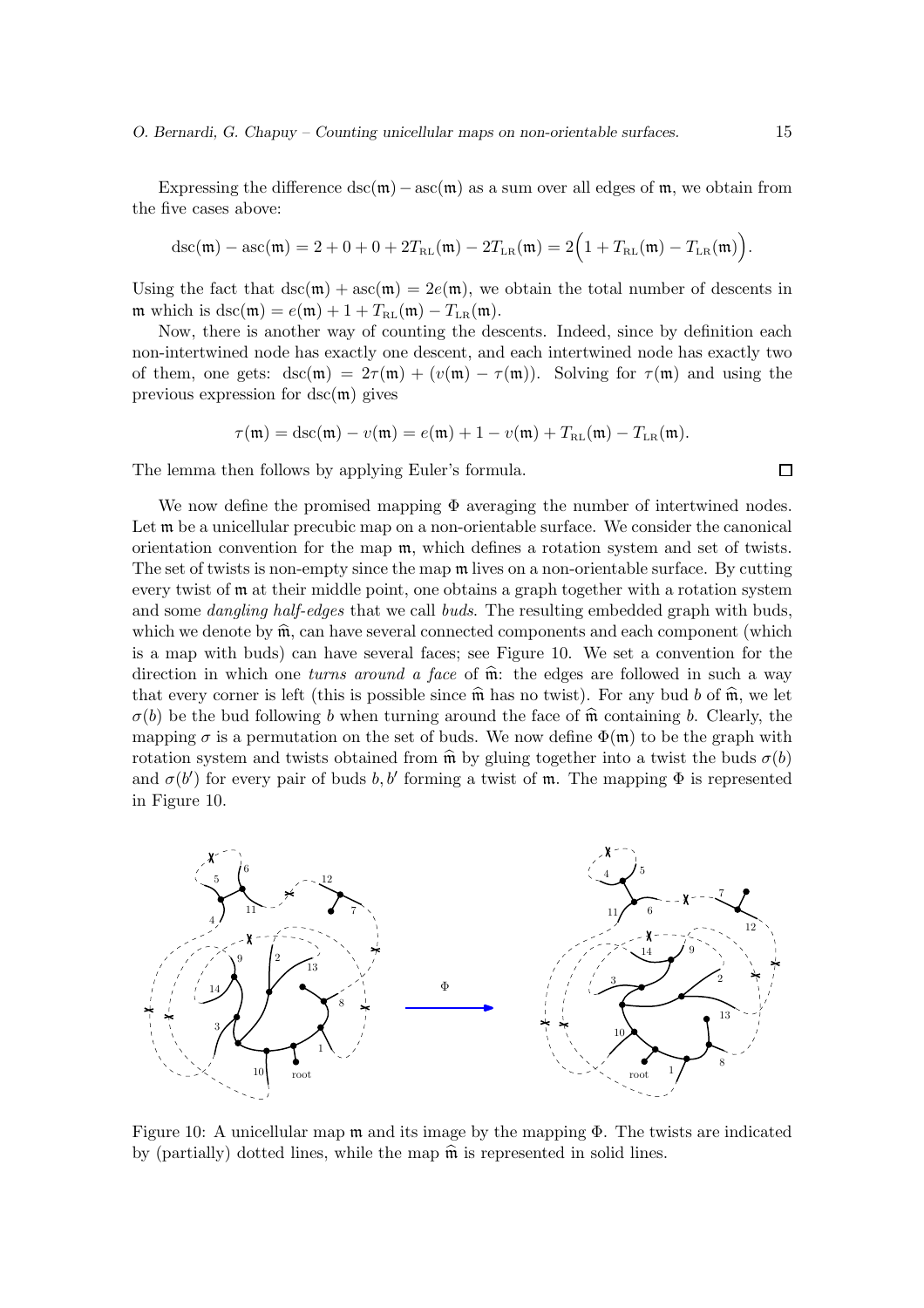Before proving that  $\Phi(\mathfrak{m})$  is a unicellular map, we set some additional notations. We denote by k the number of twists of **m** and we denote by  $w(\mathfrak{m}) = w_1w_2 \cdots w_{2k+1}$  the sequence of corners encountered during the tour of  $m$ , where the subsequences  $w_i$  and  $w_{i+1}$  are separated by the traversal of a twist for  $i = 1 \dots 2k$ . Observe that corners in  $w_i$ are left corners of  $\mathfrak m$  if i is odd, and right corners if i is even (since following a twist leads from a left to a right corner or the converse). Hence, the sequence of corners encountered between two buds around a face of  $\hat{\mathfrak{m}}$  are one of the sequences  $w'_1, w'_2, \ldots, w'_{2k}$ , where  $w'_1 = w_{2k+1}w_1$ , and for  $i > 1$ ,  $w'_i = w_i$  if i is odd and  $w'_i = \overline{w}_i$  otherwise (where  $\overline{w}_i$  is the *mirror* sequence of  $w_i$  obtained by reading  $w_i$  backwards). We identify the buds of  $\hat{\mathfrak{m}}$  (i.e. the half-twists of  $\mathfrak{m}$  or  $\Phi(m)$ ) with the integers in  $\{1, \ldots, 2k\}$  by calling i the bud following the sequence of corners  $w'_i$  around the faces of  $\hat{\mathfrak{m}}$ . This labelling is indicated in Figure 10. We will now consider the permutation  $\sigma$  as a permutation on  $\{1, \ldots, 2k\}$  and we denote  $r = \sigma^{-1}(1)$ . The map in Figure 10 gives  $\sigma = (1, 8, 13, 2, 9, 14, 3, 10)(4, 11, 6, 5)(7, 12)$  and  $r = 10$ . We first prove a technical lemma.

**Lemma 13.** The permutation  $\sigma$  maps odd to even integers. In particular,  $r = \sigma^{-1}(1)$  is *even.*

*Proof.* By Lemma 2, all twists of  $\mathfrak m$  are one-way. Hence, every bud of  $\widehat{\mathfrak m}$  is incident both to a left corner and to a right corner of m. The lemma therefore follows from the fact that left and right corners of  $\mathfrak m$  belong to the sequences  $w'_i$  for i odd and i even respectively.  $\Box$ 

We are now ready to prove that  $\Phi(\mathfrak{m})$  is unicellular and a little more. In the following, we denote by  $\overline{i}$  the representative of an integer i modulo 2k belonging to  $\{1, \ldots, 2k\}$ .

**Lemma 14.** The embedded graph  $\Phi(\mathfrak{m})$  is a unicellular map. Moreover, the rotation *system and set of twists of* Φ(m) *inherited from* m *correspond to the canonical orientation convention of*  $\Phi(\mathfrak{m})$ *. Lastly, the sequence of corners encountered during the tour of*  $\Phi(\mathfrak{m})$ *reads*  $v_1v_2 \ldots v_{2k+1}$ , *where the subsequences*  $v_i$  *separated by twist traversals are given by*  $v_i = w_{\sigma(\overline{r+1-i})}$  *for all*  $i = 1, ..., 2k$ *, and*  $v_{2k+1} = w_{2k+1}$ *.* 

*Proof.* We consider, as above, the map  $m$  with its canonical orientation convention and the map  $\Phi(\mathfrak{m})$  with the orientation convention inherited from  $\mathfrak{m}$ . We denote by  $\alpha$  the (fixed-point free) involution on  $\{1, \ldots, 2k\}$  corresponding to the twists of m. That is to say,  $\alpha(i) = j$  if the half-edges i, j form a twist of m. We also denote by  $\beta = \sigma \alpha \sigma^{-1}$  the involution corresponding to the twists of  $\Phi(\mathfrak{m})$ .

Fact 1: For  $i \in \{1, \ldots, 2k\}, \alpha(i) = i+1$  if i is odd (hence,  $\alpha(i) = i-1$  if i is even). Similarly  $\beta(i) = \overline{i+1}$  if i is even (hence  $\beta(i) = \overline{i-1}$  if i is odd).

To prove Fact 1, recall that  $w_1, \ldots, w_n$  denote the sequences of corners, encountered in that order during the tour of  $m$ . If  $i \in \{2, 3, ..., 2k\}$  is odd (resp. even), then the sequence of left corners  $w_i = w'_i$  (resp. right corners  $w_i = \overline{w}'_i$ ) goes from the bud  $\sigma^{-1}(i)$  to the bud *i* (resp. from the bud *i* to the bud  $\sigma^{-1}(i)$ ) during the tour of m; see Figure 11. Hence, if  $i \in \{1, 2, \ldots, 2k\}$  is odd, the twist of m traversed between  $w_i$  and  $w_{i+1}$  is made of the half-twists i and  $i + 1$ , while if i is even it is made of the half-twists  $\sigma^{-1}(i)$  and  $\sigma^{-1}(\overline{i+1})$ . From the odd case, one gets  $\alpha(i) = i+1$  if i is odd. From the even case, one gets  $\alpha(\sigma^{-1}(i)) = \sigma^{-1}(\overline{i+1})$  if i is even. That is,  $\beta(i) \equiv \sigma \alpha \sigma^{-1}(i) = \overline{i+1}$  if i is even.

We now denote by  $v_1v_2v_3 \ldots v_{\ell+1}$  the sequence of corners encountered by following the edges of  $\Phi(\mathfrak{m})$  starting and ending at the root corner (tour of the face of  $\Phi(\mathfrak{m})$ ) containing the root), where the subsequences  $v_i$  and  $v_{i+1}$  are separated by a twist traversal. Clearly,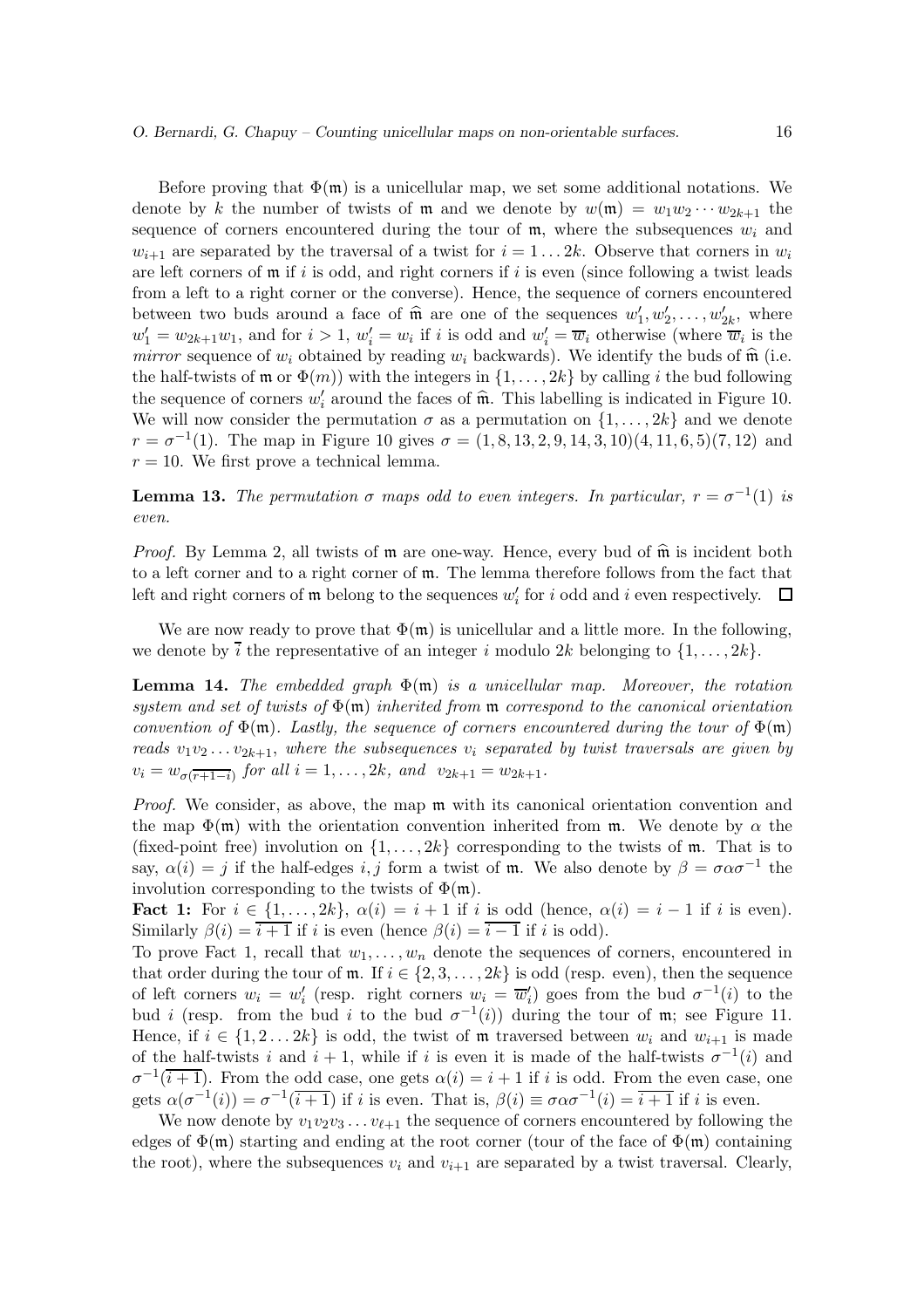

Figure 11: Proof of Fact 1.

Figure 12: Proof of Fact 2.

 $v_1 = w_1, v_{\ell+1} = w_{2k+1}$  and for  $i = 1 \dots \ell+1$  the corners in  $v_i$  are left corners of  $\Phi(\mathfrak{m})$  if and only if i is odd. For  $i = 1...l$ , we denote  $v'_i = v_i$  if i is odd and  $v'_i = \overline{v}_i$  otherwise, so that each of the sequences  $v'_1$  belongs to  $\{w'_1, \ldots, w'_{2k}\}$ . For  $i = 1 \ldots \ell$ , we denote by  $\phi(i)$  the bud following  $v'_i$  around the faces of  $\hat{\mathfrak{m}}$ . Then, the same reasoning as above (see Figure 12) proves:

**Fact 2:** For  $i = 1, ..., \ell - 1$ ,  $\beta(\phi(i)) = \phi(i+1)$  if i is odd, and  $\sigma\beta\sigma^{-1}(\phi(i)) = \phi(i+1)$  if  $i$  is even.

**Fact 3:** If  $\phi(i) = \sigma(j)$  for certain integers  $1 \leq i < \ell$  and  $1 < j \leq 2k$  of different parity, then  $\phi(i+1) = \sigma(i-1)$ .

The Fact 3 is easily proved by the following case analysis. If  $i$  is odd, then

$$
\phi(i+1) = \beta(\phi(i)) = \beta(\sigma(j)) = \sigma\alpha(j) = \sigma(j-1),
$$

where the first and last equalities are given by Fact 2 and Fact 1 respectively. Similarly, if  $i$  is even

$$
\phi(i+1) = \sigma \beta \sigma^{-1}(\phi(i)) = \sigma \beta \sigma^{-1}(\sigma(j)) = \sigma \beta(j) = \sigma(j-1).
$$

We now consider the relation  $\phi(1) = 1 = \sigma(r)$  and recall that 1 and r are of different parity by Lemma 13. Then Fact 3 implies by induction that  $\phi(i) = \sigma(\overline{r+1-i})$  for  $i = 1...l$ . This proves that  $v'_i = w'_{\sigma(\overline{r+1-i})}$  for  $i = 1...l$ . Since i and  $\sigma(\overline{r+1-i})$ have the same parity (by Lemma 13), this also gives  $v_i = w_{\sigma(\overline{r+1-i})}$  for  $i = 1 \dots \ell$ . In particular, for  $i = \ell$ , one gets  $v_{\ell} = w_{\sigma(\overline{r+1-\ell})}$ . Moreover, by definition  $v_{\ell+1} = w_{2k+1}$ , hence  $v_{\ell} = w_{\sigma\beta(r)}$ . Hence,  $\beta(r) = r + 1 - \ell$ . Since r is even,  $\beta(r) = \overline{r+1}$  (by Fact 1), hence  $\ell = 2k$ .

The sequence  $v_1v_2 \ldots v_{2k+1}$  contains all the corners of  $\Phi(\mathfrak{m})$ . Hence,  $\Phi(\mathfrak{m})$  is a unicellular map. Moreover, a corner is left for the map  $\mathfrak{m}$  (resp. the map  $\Phi(\mathfrak{m})$  considered with its orientation convention inherited from  $\mathfrak{m}$ ) if and only if it belongs to a sequence  $w_i$ (resp.  $v_i = w_{\sigma(\overline{r+1}-i)}$ ) for an odd integer i. Since i and  $\sigma(r+1-i)$  have the same parity a corner is left for  $\mathfrak{m}$  if and only if it is left for  $\Phi(\mathfrak{m})$ . This shows that the orientation convention of  $\Phi(\mathfrak{m})$  inherited from  $\mathfrak{m}$  is the canonical convention of  $\Phi(\mathfrak{m})$ .  $\Box$ 

We now make the final strike by considering the action of  $\Phi$  on the set  $\mathcal{N}_h(m)$  of non-orientable maps of type h.

**Proposition 15.** Let m be a positive integer and h be in  $\{1/2, 1, 3/2, ...\}$ . The mapping  $\Phi$  *is a bijection from the set*  $\mathcal{N}_h(m)$  *to itself. Moreover, for every map*  $\mathfrak{m}$  *in*  $\mathcal{N}_h(m)$ *, the total number of intertwined nodes in the maps*  $m$  *and*  $\Phi(m)$  *is*  $4h - 2$ *.*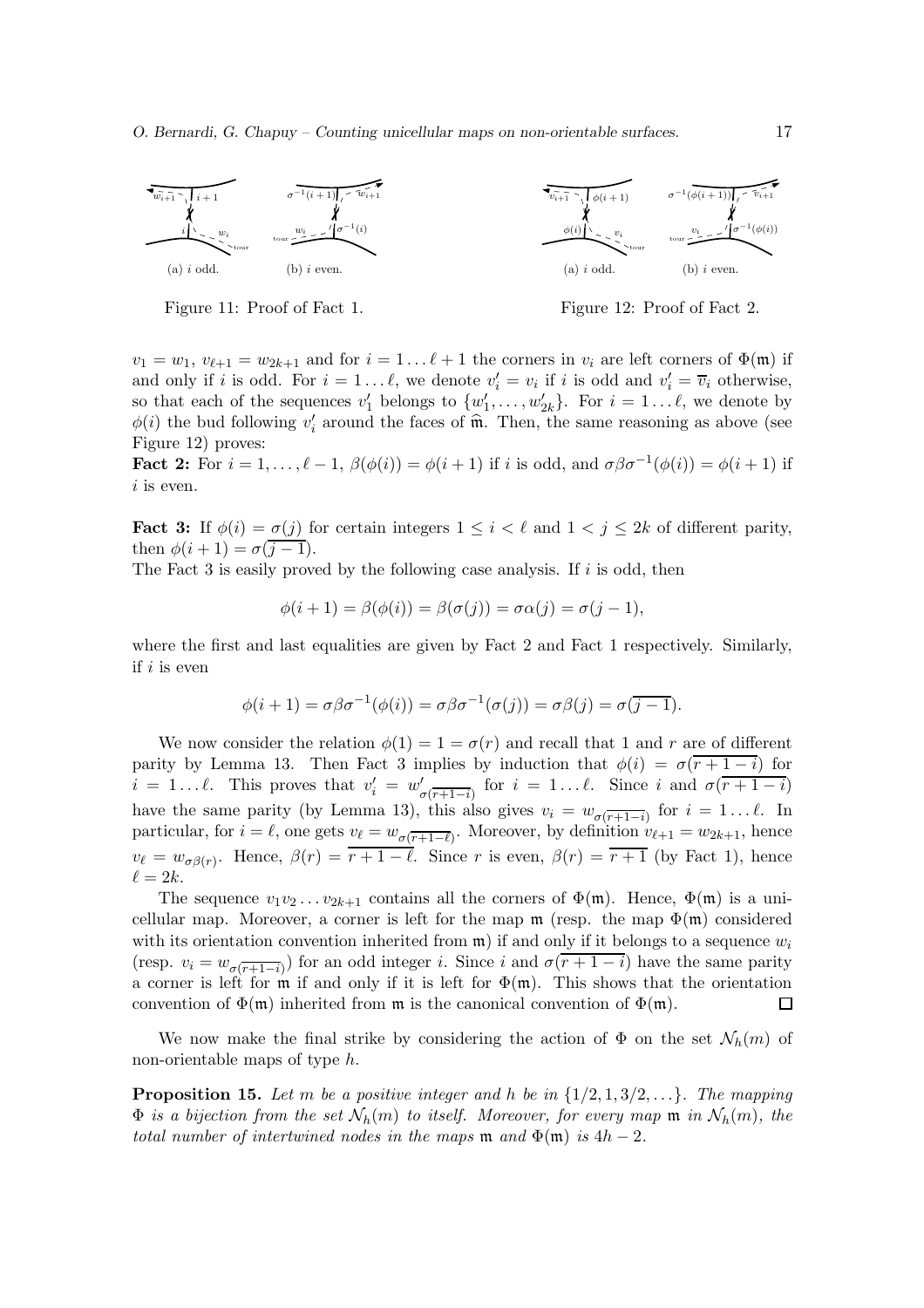*Proof.* Clearly, the maps  $\mathfrak{m}$  and  $\Phi(\mathfrak{m})$  have the same number of edges and vertices. Hence, they have the same type by Euler formula. Moreover, they both have  $k > 0$  twists (for their canonical convention) hence are non-orientable. Thus,  $\Phi$  maps the set  $\mathcal{N}_h(m)$  to itself. To prove the bijectivity (i.e. injectivity) of  $\Phi$ , observe that for any map m, the embedded graphs  $\hat{\mathfrak{m}}$  and  $\Phi(\mathfrak{m})$  are equal; this is because the canonical rotation system and set of twists of m and  $\Phi(\mathfrak{m})$  coincide. In particular, the permutation  $\sigma$  on the half-twists of m can be read from  $\Phi(\mathfrak{m})$ . Hence, the twists of m are easily recovered from those of  $\Phi(\mathfrak{m})$ : the buds i and j form a twist of  $\mathfrak{m}$  if  $\sigma(i)$  and  $\sigma(j)$  form a twist of  $\Phi(\mathfrak{m})$ .

We now proceed to prove that the total number of intertwined nodes in  $\mathfrak{m}$  and  $\Phi(\mathfrak{m})$ is 4h − 2. By Lemma 12, this amounts to proving that  $T_{LR}(\mathfrak{m}) - T_{RL}(\mathfrak{m}) + T_{LR}(\Phi(\mathfrak{m}))$  −  $T_{RL}(\Phi(\mathfrak{m})) = 2$ . Since m and  $\Phi(\mathfrak{m})$  both have k twists,  $T_{LR}(\mathfrak{m}) - T_{RL}(\mathfrak{m}) + T_{LR}(\Phi(\mathfrak{m}))$  –  $T_{RL}(\Phi(\mathfrak{m})) = 2(T_{LR}(\mathfrak{m}) + T_{LR}(\Phi(\mathfrak{m})) - k)$ . Hence, we have to prove  $T_{LR}(\mathfrak{m}) + T_{LR}(\Phi(\mathfrak{m})) =$  $k+1$ .

Let i be a bud of  $\hat{\mathfrak{m}}$ , let t be the twist of  $\mathfrak{m}$  containing i, and let c, c' be the corners preceding and following  $i$  in counterclockwise order around the vertex incident to  $i$ . By definition, the twist t of  $m$  is left-to-right if and only if c appears before  $c'$  during the tour of **m**. Given that the corners c and c' belong respectively to the subsequences  $w_i$  and  $w_{\sigma(i)}$ (except if  $i = r$  in which case  $\sigma(i) = 1$  and c' is in  $w_{2k+1}$ ), the twist t is left-to right if and only if  $i < \sigma(i)$  or  $i = r$  (and these two possibilities are disjoint since  $\sigma(r) = 1$ ).

Let us now examine under which circumstances the bud  $\sigma(i)$  is part of a left-to-right twist of  $\Phi(\mathfrak{m})$ . The corners d and d' preceding and following the bud  $\sigma(i)$  in counterclockwise order around the vertex incident to  $\sigma(i)$  belong respectively to  $w_{\sigma(i)}$  and  $w_{\sigma\sigma(i)}$ (except if  $\sigma(i) = r$ , in which case  $\sigma\sigma(i) = 1$  and c' belongs to  $w_{2k+1}$ ). By Lemma 14,  $w_{\sigma(i)} = v_{\overline{r+1-i}}$  for  $i = 1...2k$ . Therefore, the twist t' of  $\Phi(\mathfrak{m})$  containing  $\sigma(i)$  is left-toright (for  $\hat{\mathfrak{m}}$ ) if and only if  $\overline{r + 1 - i} < \overline{r + 1 - \sigma(i)}$  or  $\sigma(i) = r$  (and these two possibillities are disjoint since  $\sigma(i) = r$  implies  $\overline{r+1-\sigma(i)} = 1$ .

The two preceding points gives the number  $T_{LR}(\mathfrak{m}) + T_{LR}(\Phi(\mathfrak{m}))$  of left-to right twists as

$$
T_{LR}(\mathfrak{m}) + T_{LR}(\Phi(\mathfrak{m})) = 1 + \frac{1}{2} \sum_{i=1}^{2k} \delta(i),
$$

where  $\delta(i) = \mathbb{1}_{i < \sigma(i)} + \mathbb{1}_{\overline{r+1-i} < \overline{r+1-\sigma(i)}}$  is the sum of two indicator functions (the factor  $1/2$  accounts for the fact that a twist has two halves). The contribution  $\delta(i)$  is equal to 2 if  $i \leq r < \sigma(i)$ , 0 if  $\sigma(i) \leq r < i$ , and 1 otherwise. Finally, there are as many integers i such that  $i \leq r < \sigma(i)$  as integers such that  $\sigma(i) \leq r < i$  (true for each cycle of  $\sigma$ ). Thus,  $\sum_{i=1}^{2k} \delta(i) = 2k$ , and  $T_{LR}(\mathfrak{m}) + T_{LR}(\Phi(\mathfrak{m})) = k + 1$ .

The last Proposition is sufficient to establish Equation (6), and the enumerative results of Section 3. However, Proposition 6 was saying a little bit more, namely that the bijection Φ can be chosen as an *involution*:

*Proof of Proposition 6.* Observe that, as we defined it, the bijection  $\Phi$  is not an involution. But one can easily define an involution from  $\Phi$ , as the mapping acting as  $\Phi$  on elements  $\mathfrak{m}$  of  $\mathcal{N}_h(m)$  such that  $\tau(\mathfrak{m}) > 2h - 1$ , acting as  $\Phi^{-1}$  if  $\tau(\mathfrak{m}) < 2h - 1$ , and as the identity if  $\tau(\mathfrak{m}) = 2h - 1$ .